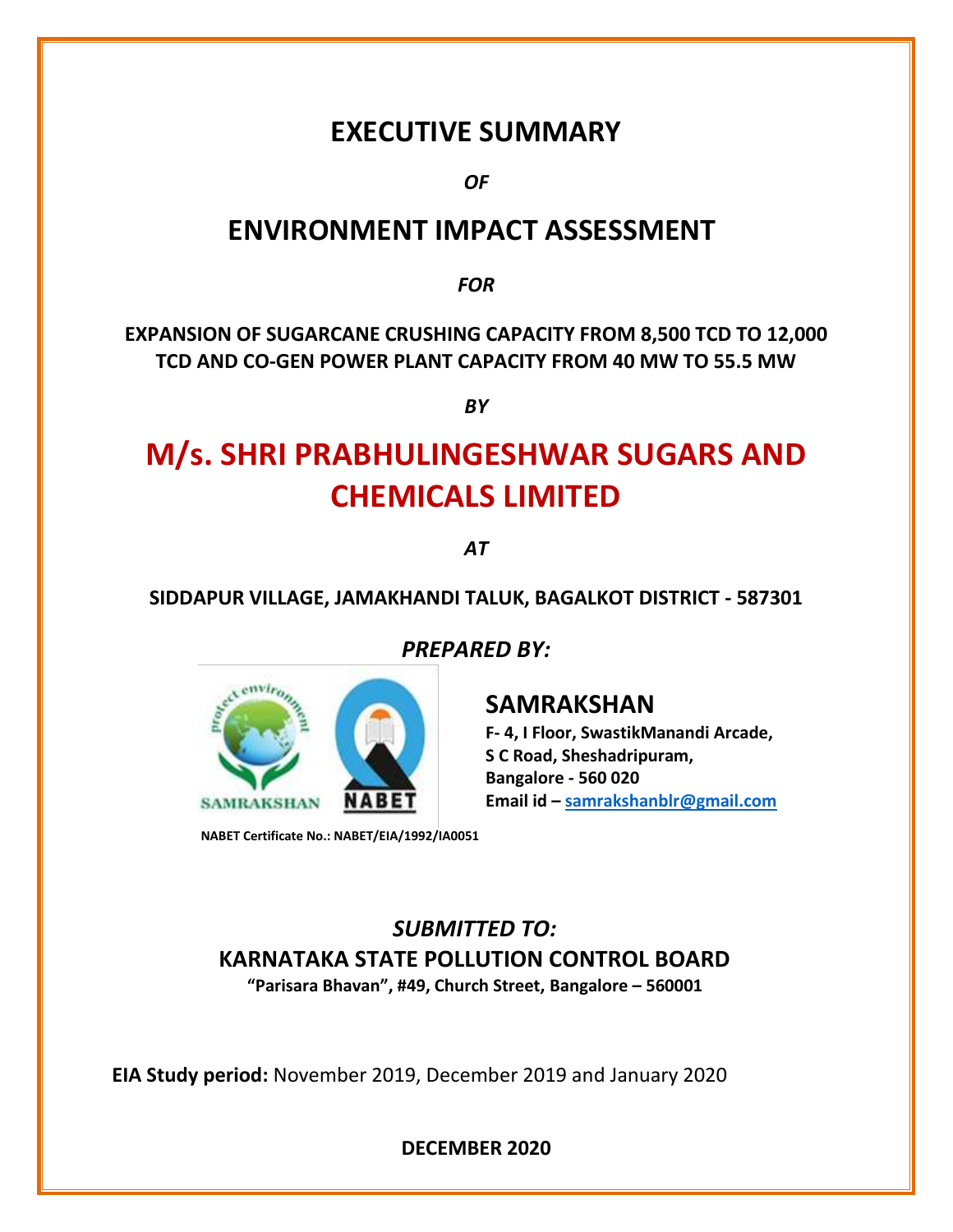### **CONTENTS**

| <b>Chapter No.</b> | <b>Particulars</b>                                        | Page no.         |
|--------------------|-----------------------------------------------------------|------------------|
|                    | Project description                                       | i - vii          |
| $\overline{2}$     | Description of the environment                            | $viii - xi$      |
| 3                  | Anticipated environmental impacts and mitigation measures | xii - xvii       |
| 4                  | Environmental monitoring program                          | $x$ viii $-x$ ix |
| 5                  | <b>Additional studies</b>                                 | $XX - XX$        |
| 6                  | Project benefits                                          | xxi - xxii       |
|                    | Environmental management plan                             | xxiii - xxiv     |
| 8                  | Summary & conclusions                                     | $XXV - XXV$      |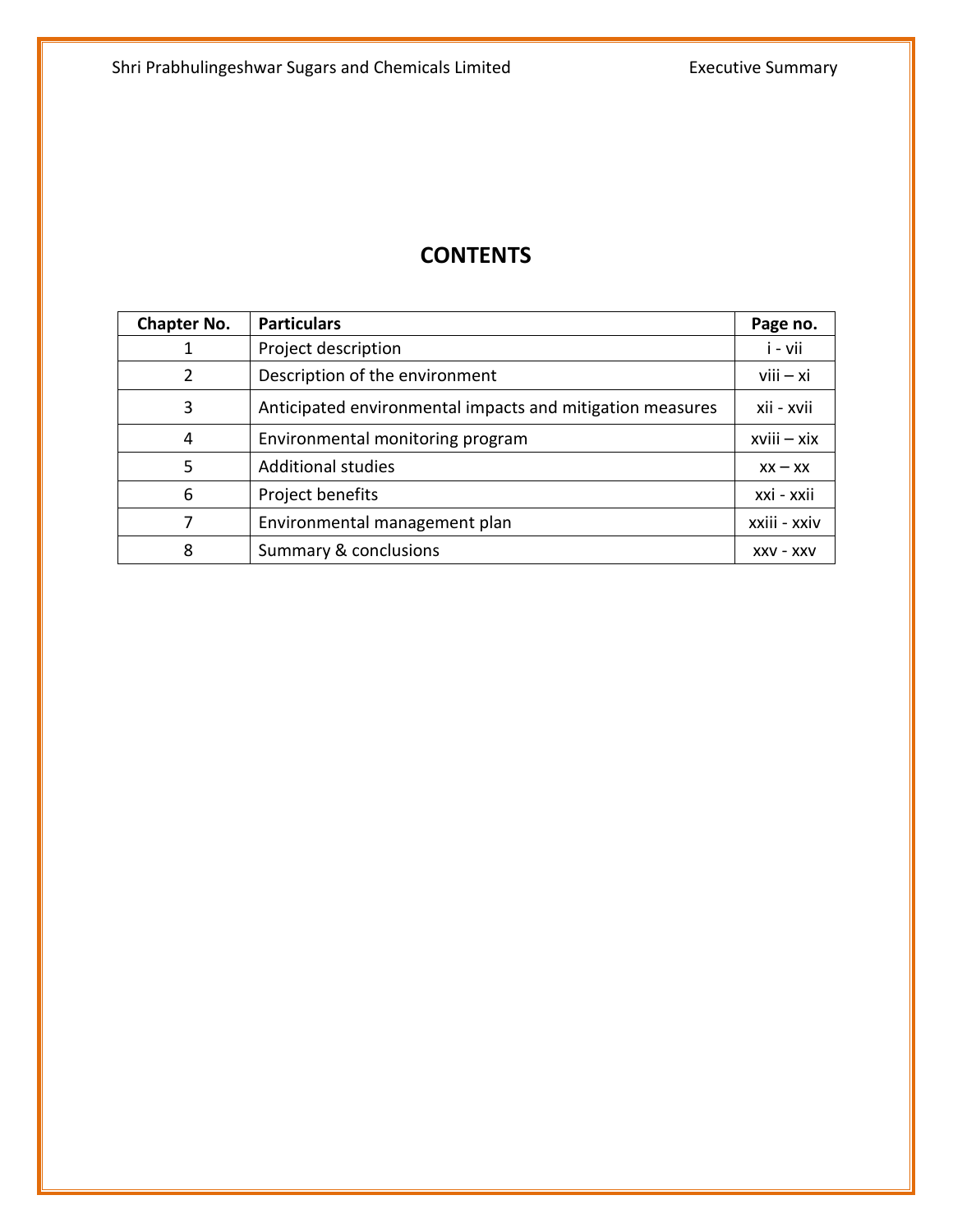### **PROJECT DESCRIPTION**

#### **1.1 PREAMBLE**

M/s. Shri Prabhulingeshwar Sugars and Chemicals Ltd., (SPLSC) is a registered company under companies Act. It has a registered office at "SPLSC", Siddapur Village -587301, Jamakhandi Taluk, Bagalkot District, Karnataka. The industry was established in the year 1999 at Survey No's. 49/2B/1, 49/2B/2, 87, 101/1+2/3, 99/1B, 99/2, 100/1, 100/2, 104/2A, 104/1, 104/2B, 271/4, 365/4, 95/2B, 96/2, 98/1B, 98/2, 98/3B, 108/2C, 109/2B, 112/1B, 112/2A, 113/1C, 117/1A/3, 117/1B/3, 117/2C, 108/2D, 107/3 and part of Siddapur Village, Jamakhandi Taluk, Bagalkot District – 587301 in Karnataka State with Sugarcane plant of capacity 3,500 TCD and Co-gen power plant of capacity 17.5 MW. The total extent of the land is 181 Acres 20 Guntas.

**\_\_\_\_\_\_\_\_\_\_\_\_\_\_\_\_\_\_\_\_\_\_\_\_\_\_\_\_\_\_\_\_\_\_\_\_\_\_\_\_\_\_\_\_\_\_\_\_\_\_\_\_\_\_\_\_\_\_\_\_\_\_\_\_\_\_\_\_\_\_\_\_\_\_\_\_\_\_\_**

The industry had obtained Environmental Clearance from SEIAA, Karnataka vide letter no. SEIAA 20 IND 2007 dated 17.9.2008 for expansion of sugarcane crushing capacity from 3,500 TCD to 8,500 TCD and Co-gen Power Plant from 17.5 MW to 40 MW. The industry had obtained Consent for establishment from the Karnataka State Pollution Control Board for the abovementioned capacity and is operating with a valid consent issued under the Water act and the Air Act and the same is valid up to 30.6.2021.

#### **1.2 PRODUCTS WITH PRODUCTION CAPACITIES**

The proposed expansion is planned within the existing factory. The details of existing and proposed capacities are shown in Table 1.1.

| SI No Product/ activity | <b>Production Capacity</b> |                  |                   |
|-------------------------|----------------------------|------------------|-------------------|
|                         | <b>Existing</b>            | Proposed         | Total             |
|                         |                            | <b>Expansion</b> | (After expansion) |
| Sugar                   | 8,500TPD                   | 3,500 TPD        | 12,000 TPD        |
| Co-gen Power Plant      | 40 MW                      | 15.5 MW          | 55.5 MW           |

**Table 1.1: Details of existing and proposed capacities**

The project falls under schedule 5(j) & 1(d) and Category-B1 of the EIA Notification dated 14-09- 2006 issued by The Ministry of Environment, Forests & Climate Change (MoEF&CC), Government of India. For expansion of Sugar Plant and Co-gen Plant, prior Environmental Clearance is required. It is also required to obtain Consent for Expansion under the Water Act & the Air Act from State Pollution Control Board.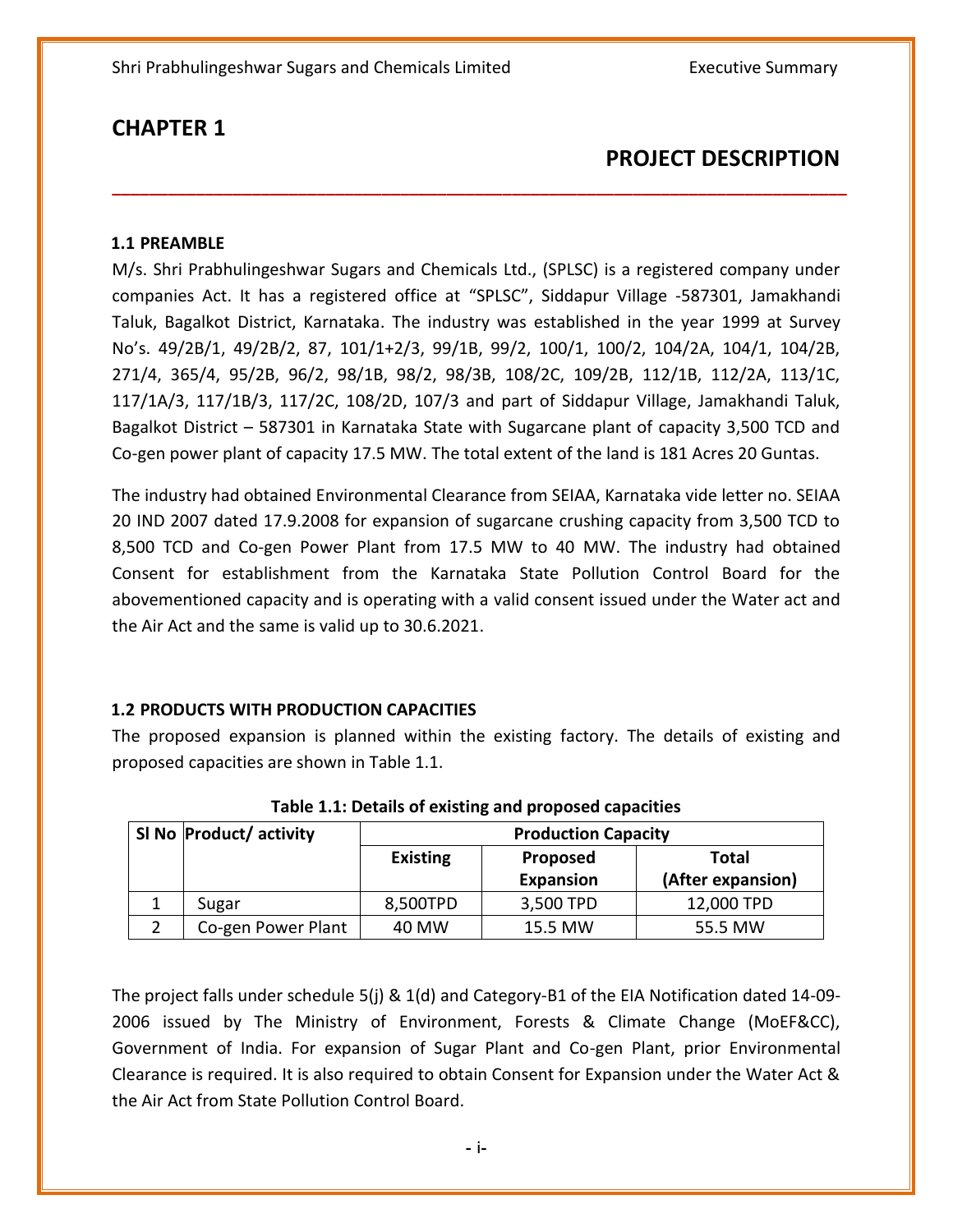For seeking prior Environmental Clearance for expansion, industry made an application in Form-1 along with pre-feasibility report to State Environment Impact Assessment Authority, Karnataka (SEIAA) on 09.05.2019. The proposal was appraised by State Environmental Assessment Committee (SEAC) on 10th July 2019. The State Level Expert Appraisal Committee, Karnataka, communicated the Terms of Reference (TOR) for the study and preparation of EIA report vide letter No. SEIAA/21/IND/2019 dated 16-09-2019.

#### **1.3 MANUFACTURING PROCESS**

#### **1.3.1 Sugar Manufacturing**

Sugarcane is the main raw material. Sugar cane is obtained from the farmers within 40 km radius. Sugarcane is crushed in Sugar mill and the juice is sent for Clarification. Clarified juice is decanted out and sent for evaporation through the Multiple Effect Evaporators (MEE) to obtain concentrated syrup called massecuite. This syrup is crystallized and cooled to form sugar crystals. Sugar crystals are separated from mother liquor in high-speed centrifuge. Sugar thus separated is sent to driers which are graded, bagged and stored for shipment. Non crystallizable matter from the syrup, called the molasses is sent to storage tanks. Figure 1.1 shows flow chart of Sugar process.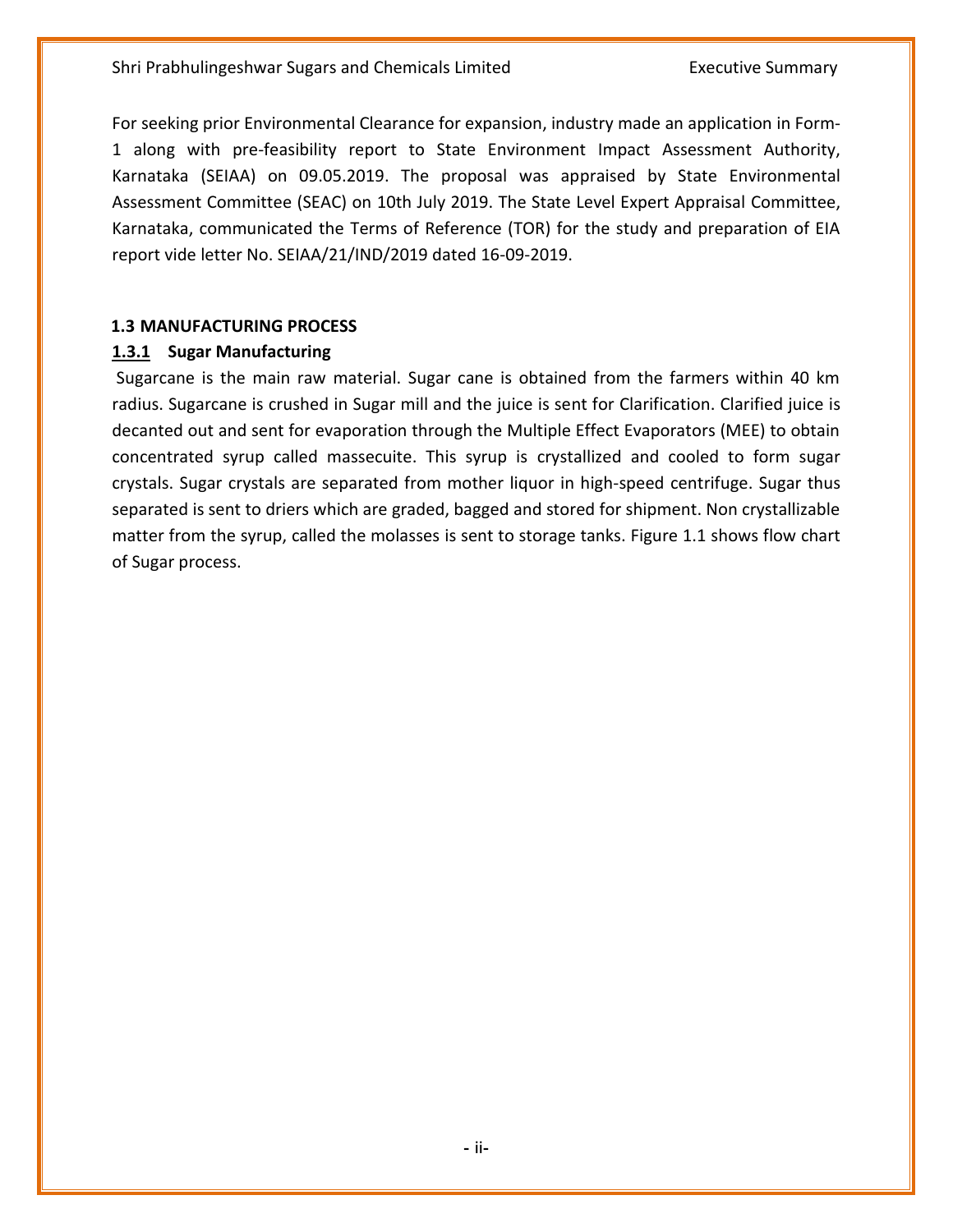

**Figure 1.1: Sugar process typical flow chart**

#### **1.3.2 Power Generation**

Steam is required for both power and sugar plant. The boiler is fired with the bagasse generated in the sugar plant. The flue gas from the boiler is passed through Electrostatic Precipitator (ESP). The steam from the boiler is passed through steam turbine. During crushing, steam is exhausted from the turbine and is used in sugar plant to meet its process requirement. Figure 1.2 shows flow chart of Co-generation.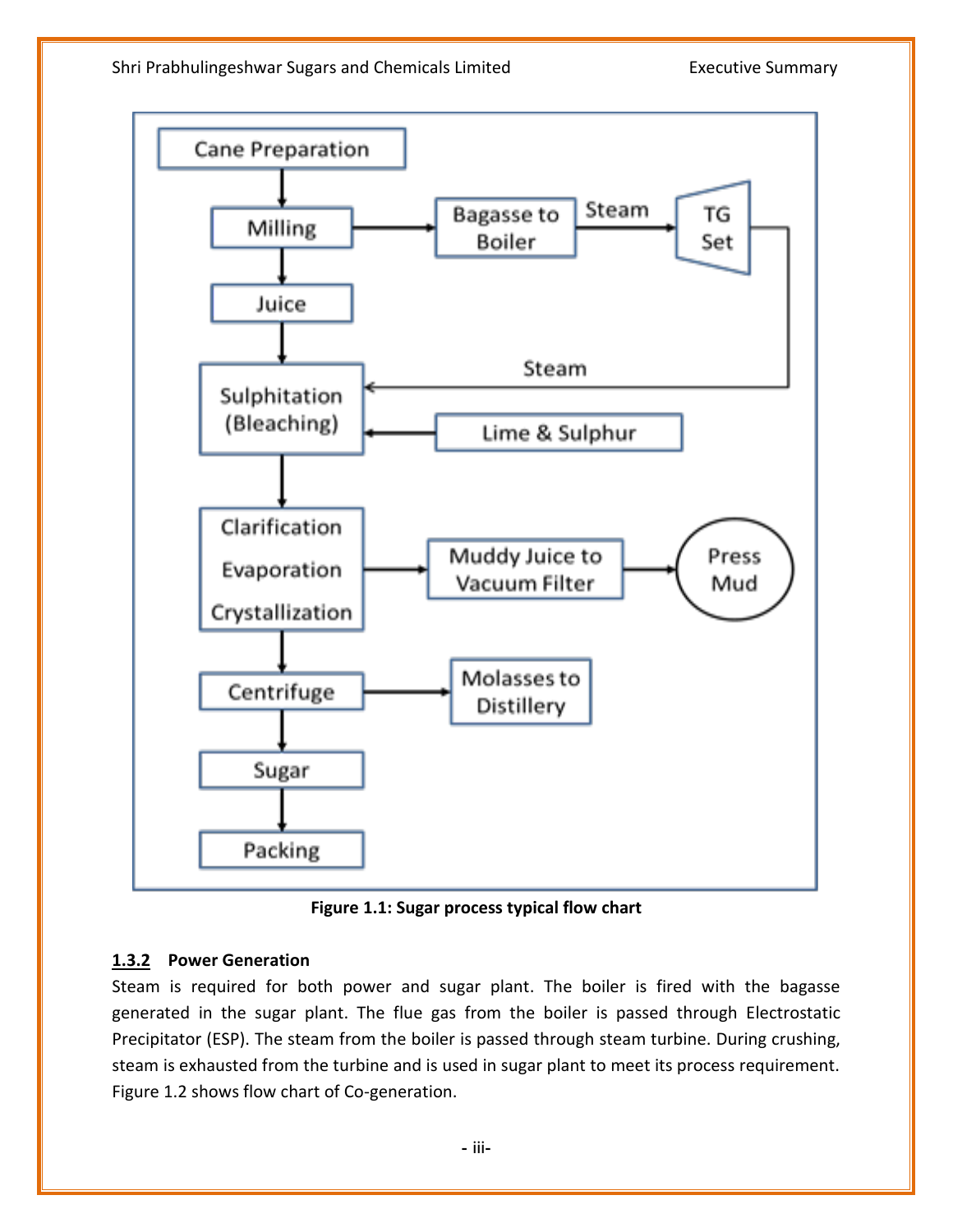

**Figure 1.2: Flow Chart for Co-generation**

#### **1.4 RESOURCE REQUIREMENT**

#### **1.4.1 Capital Investment**

The capital cost (Net block as on 31.03.2017) of the plant is Rs. 246.13 crores. The proposed expansion cost is Rs. 166.60 Crores.

#### **1.4.2 Man Power Requirement**

The total number of employees at present is 668. After expansion, the plant requires 59 more employees. Therefore, total number of employees after expansion will increase to 727.

#### **1.4.3 Water Source and Requirement**

Total fresh water requirement of the industry is 1103 KLD sourced from Krishna River. Industry has the permission to draw 4,800 KLD of water from the River. The permission letter issued by Krishna Bhagya Jala Nigama Alamatti Dam Divison, Government of Karnataka.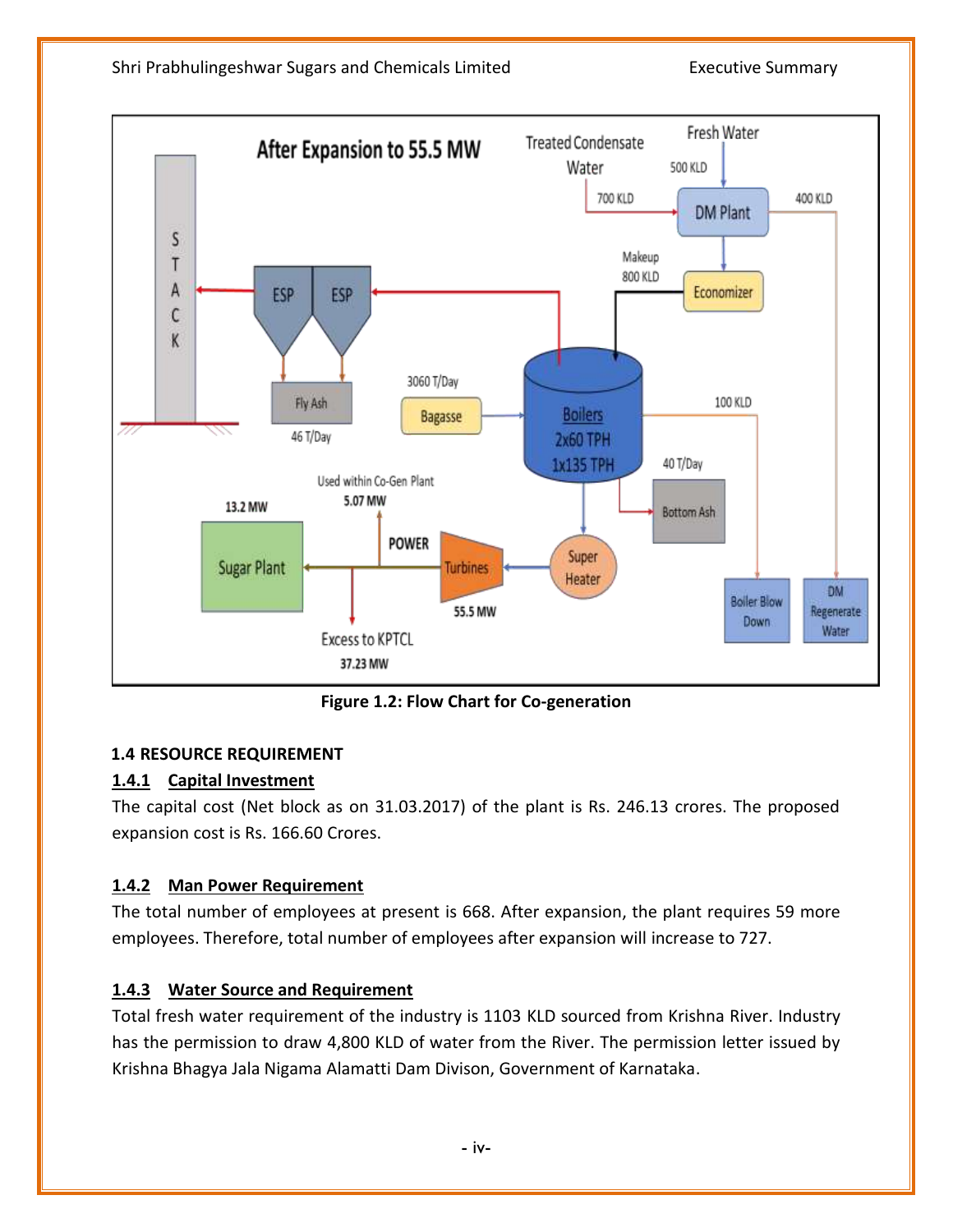#### **1.4.4 Wastewater Treatment & Disposal Facilities**

The summary of wastewater generation, Treatment and utilization of wastewater is given in Table 1.2.

| SI <sub>No</sub> | <b>Source</b>            | Quantity       | <b>Treatment and Utilization method</b>                  |  |
|------------------|--------------------------|----------------|----------------------------------------------------------|--|
|                  |                          | (KLD)          |                                                          |  |
| $\mathbf{1}$     | <b>Excess Condensate</b> | 1965           | Condensate is treated in CPU and is used in<br>$\bullet$ |  |
|                  | water                    |                | process and in co-gen cooling tower                      |  |
| $\overline{2}$   | Process cooling tower    | 1035           | makeup.                                                  |  |
|                  | overflow / bleed         |                | Excess treated condensate is used<br>for                 |  |
|                  |                          |                | agriculture.                                             |  |
| 3                | Boiler blow down         | 100            | These effluents are sent to polishing pond where         |  |
| 4                | RO Reject                | 400            | it is mixed with treated effluent from ETP and           |  |
|                  |                          |                | used for agriculture.                                    |  |
| 5                | Co-Gen Cooling tower     | 120            | Recycled back to process                                 |  |
|                  | bleed                    |                |                                                          |  |
| 6                | Process effluent         | 1125           | The effluent will be treated in the existing ETP.        |  |
| 7                | Laboratory               | $\overline{3}$ | The ETP comprises of oil and grease trap, grit           |  |
|                  |                          |                | chamber, Primary clarifier, anaerobic digester and       |  |
|                  |                          |                | one stage extended aeration system. To this              |  |
|                  |                          |                | system one more set of primary clarifiers,               |  |
|                  |                          |                | anaerobic digester will be added to take up the          |  |
|                  |                          |                | additional hydraulic load. Treated water will be         |  |
|                  |                          |                | collected in polishing pond and used for                 |  |
|                  |                          |                | agriculture.                                             |  |
| 8                | effluent<br>Domestic     | 90             | Treated along with the sugar plant effluent.             |  |

#### **Table 1.2: Treatment and utilization of wastewater**

### **1.4.5 Air pollution control measures**

Sources of air pollution and mitigation measures are given in Table 1.3.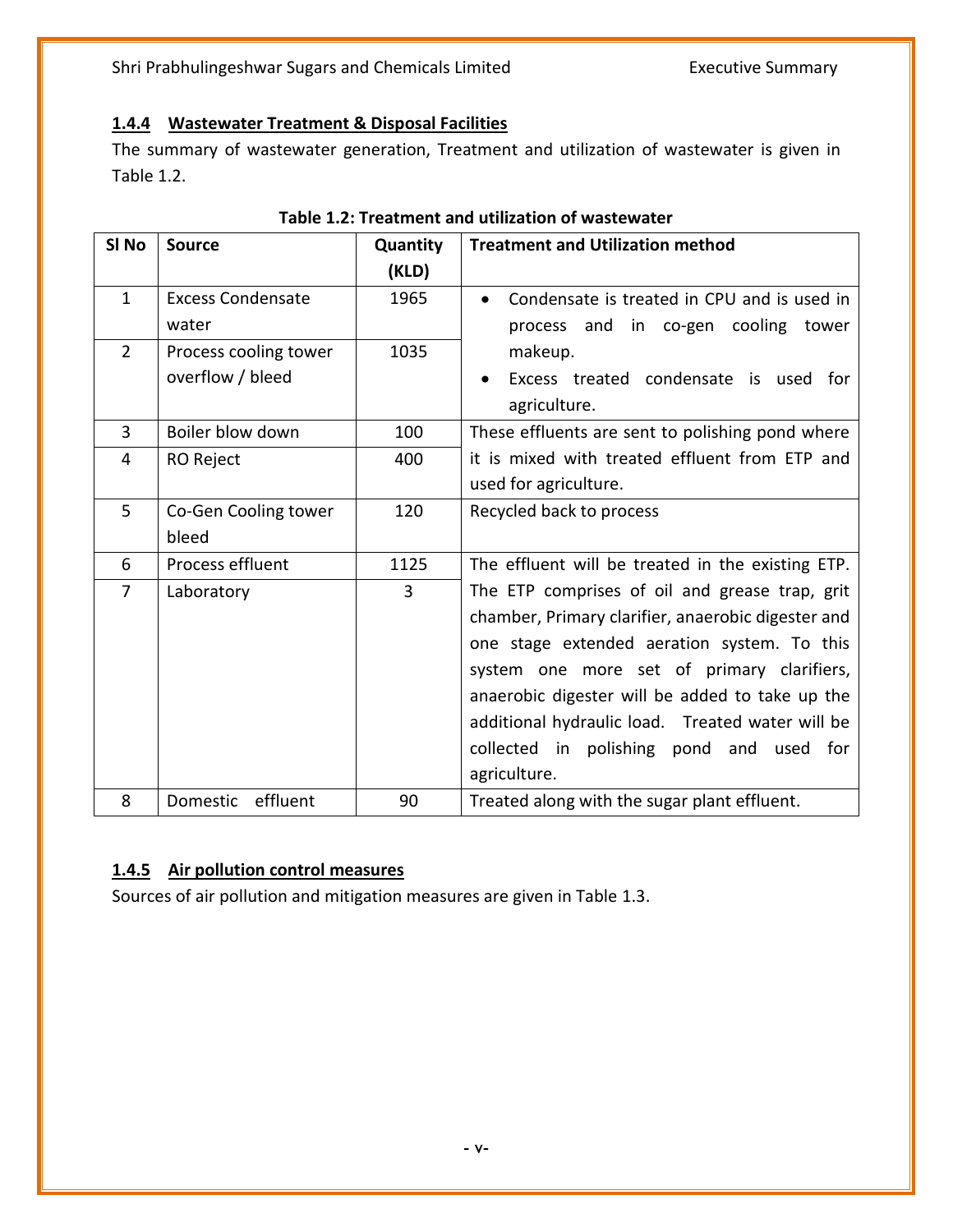|                       |                              | <b>Source of Air pollution</b> |                |                        | <b>Fuel Consumption</b> | Chimney Height (m) -APC    |
|-----------------------|------------------------------|--------------------------------|----------------|------------------------|-------------------------|----------------------------|
| <b>Stack</b>          | <b>Existing</b>              | Proposed                       | Type of fuel   | <b>LPH-liquid Fuel</b> | <b>TPH-Solid Fuel</b>   | system provided/           |
| no                    |                              |                                |                |                        |                         | proposed                   |
|                       | <b>Boilers Stack Details</b> |                                |                |                        |                         |                            |
| 1                     | 50 TPH                       | Upgraded to                    | <b>Bagasse</b> | <b>NA</b>              | Bagasse - 25            | Chimney of 54 m AGL        |
|                       | <b>Boiler</b>                | 60 TPH                         |                |                        | (On dry weight basis) * | with ESP                   |
| $\overline{2}$        | 120 TPH                      | Upgraded to                    | <b>Bagasse</b> | <b>NA</b>              | Bagasse - 60            | Common Chimney of 74       |
|                       | <b>Boiler</b>                | <b>135 TPH</b>                 |                |                        | (On dry weight basis) * | m AGL with separate ESP    |
|                       | 50 TPH                       | Upgraded to                    | <b>Bagasse</b> | <b>NA</b>              | Bagasse - 25            |                            |
|                       | <b>Boiler</b>                | 60 TPH                         |                |                        | (On dry weight basis) * |                            |
| <b>DG Set Details</b> |                              |                                |                |                        |                         |                            |
| 1                     | 500 kVA                      |                                | <b>HSD</b>     | 120                    | ΝA                      | Separate chimney of 7 m    |
| $\overline{2}$        | 500 kVA                      |                                | <b>HSD</b>     | 120                    | <b>NA</b>               | with<br>ARL<br>Acoustic    |
|                       |                              | No change                      |                |                        |                         | Enclosures                 |
| $\overline{3}$        | 250 kVA                      |                                | <b>HSD</b>     | 60                     | <b>NA</b>               | Chimney of 5 m ARL with    |
|                       |                              |                                |                |                        |                         | <b>Acoustic Enclosures</b> |
| 4                     | 125 kVA                      |                                | <b>HSD</b>     | 36                     | <b>NA</b>               | Chimney of 5 m ARL with    |
|                       |                              |                                |                |                        |                         | <b>Acoustic Enclosures</b> |
| 5                     |                              | 1000 kVA                       | <b>HSD</b>     | 240                    | ΝA                      | Chimney of 30 m ARL        |
|                       |                              |                                |                |                        |                         | with Acoustic Enclosures   |

| Table 1.3: Air pollution sources and Mitigation Measures |  |  |  |  |
|----------------------------------------------------------|--|--|--|--|
|----------------------------------------------------------|--|--|--|--|

#### **1.4.6 Solid Waste Generation and Management**

The solid wastes or by-products produced in sugar industry such as bagasse, press mud and molasses are made use as valuable resources. Other solid wastes in the industry are boiler ash, lime sludge and ETP sludge. The solid wastes generated from different operations and their disposal methods are given in Table 1.4.

| <b>SI</b>     | <b>Solid Waste</b> |                 | Quantity               | <b>Disposal</b>                                                               |
|---------------|--------------------|-----------------|------------------------|-------------------------------------------------------------------------------|
| <b>No</b>     |                    | <b>Existing</b> | <b>After expansion</b> |                                                                               |
|               |                    | (in T/Day)      | (in T/Day)             |                                                                               |
| 1             | <b>Bagasse</b>     | 2550            | 3600                   | Used as fuel in boilers.                                                      |
| $\mathcal{P}$ | Press mud          | 257             | 432                    | Used as a raw material for composting.                                        |
| 3             | Boiler ash         | 12              | 40                     | Ash collected from ash silo is mixed<br>press mud and used for making compost |
| 4             | ETP sludge         | 0.76            | 1.2                    | Dried Sludge is mixed with compost and<br>used for making compost             |
| 5             | Lime sludge        | 9               | 12                     | Collected in trailers and used for land<br>filling                            |
| 6             | Fly Ash            | 18              | 20                     | with<br>Mixed<br>compost<br>and<br>used<br>tor<br>making compost              |

#### **Table 1.4: Solid Wastes Management**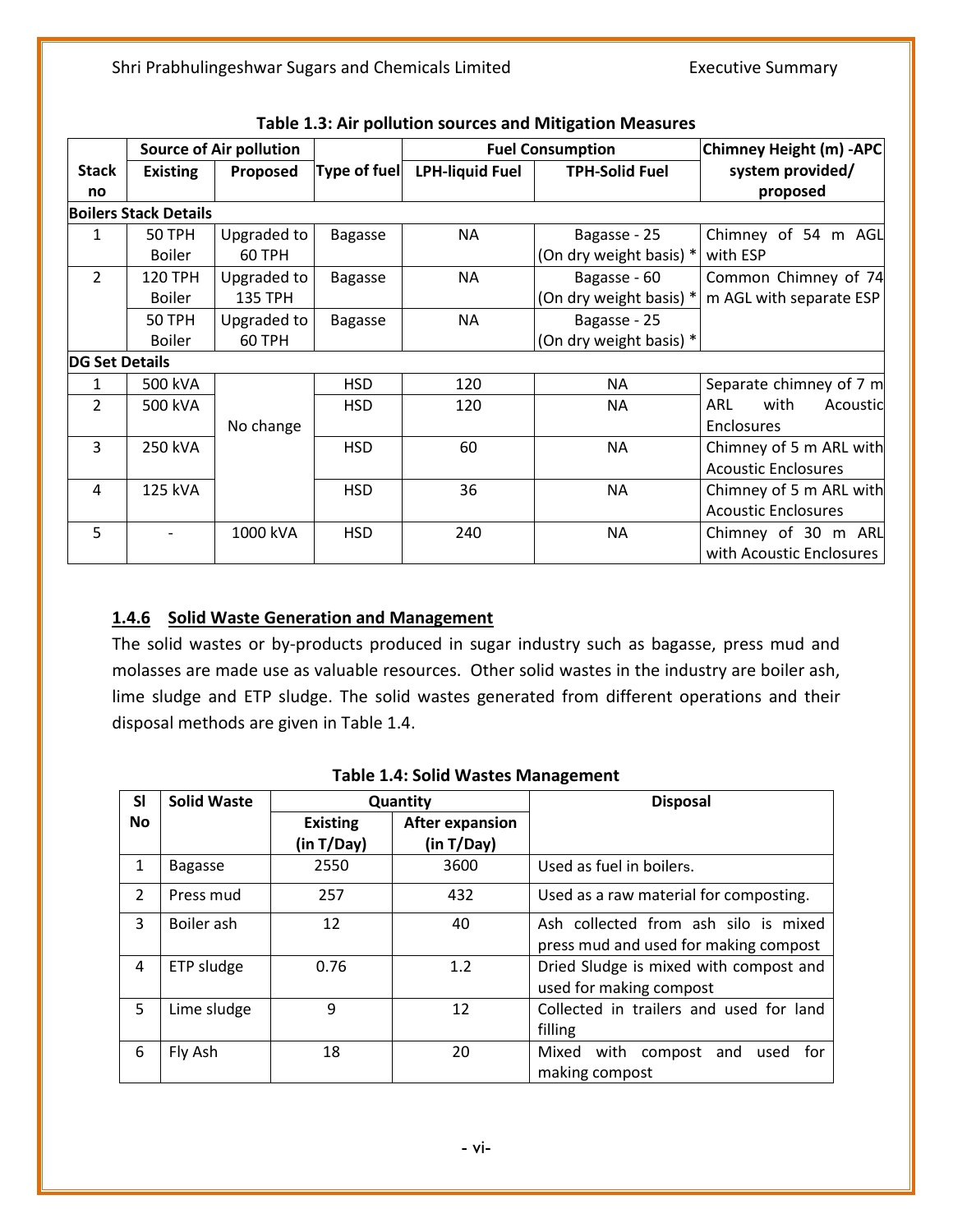- 1. Domestic solid waste (garbage trash/ garden litters) will be stored in garbage collection pits and disposed to nearby municipality.
- 2. Any other solid waste generated from the facility is given to the sister concerned M/s Siddapur Distilleries Ltd., for composting. The compost is given to farmers as manure.

#### **1.4.7 Hazardous Waste Generation and its Management**

Only used oil from the DG Sets is the hazardous waste generated from the industry. The quantity and disposal details are given in Table 1.5.

| Waste    | Hazardous waste |                 | <b>Quantity in kL/Annum</b> | <b>Method of handling</b>                           |
|----------|-----------------|-----------------|-----------------------------|-----------------------------------------------------|
| category | generated       | <b>Existing</b> | <b>After Expansion</b>      |                                                     |
| 5.1      | Used Oil        | 0.6             | 1.0                         | Used oil is collected in leak proof barrels, stored |
|          |                 |                 |                             | in a separate yard and handed over to KSPCB         |
|          |                 |                 |                             | authorized recyclers or used for lubricating plant  |
|          |                 |                 |                             | machineries                                         |

#### **Table 1.5: Hazardous Waste Management**

#### **1.4.8 Power Requirement**

The power requirement of the plant will be met through captive co-generation unit. Power generated in existing co-generation plant is 40 MW and after proposed expansion will be 55.5 MW. DG Sets are backup facility in case of power failure. Excess power generated will be sent to KPTCL. Table 1.6 provides details of power requirement by the industry during season and off-season.

|                   |               | Existing - 8,500 TCD | After Expansion - 12000 TCD |            |
|-------------------|---------------|----------------------|-----------------------------|------------|
| <b>Details</b>    | During season | Off-Season           | During season               | Off-Season |
| Power Requirement | 14.918 MW     | 4.418 MW             | 18.270 MW                   | 5.070 MW   |

#### **Table 1.6: Power requirement Details**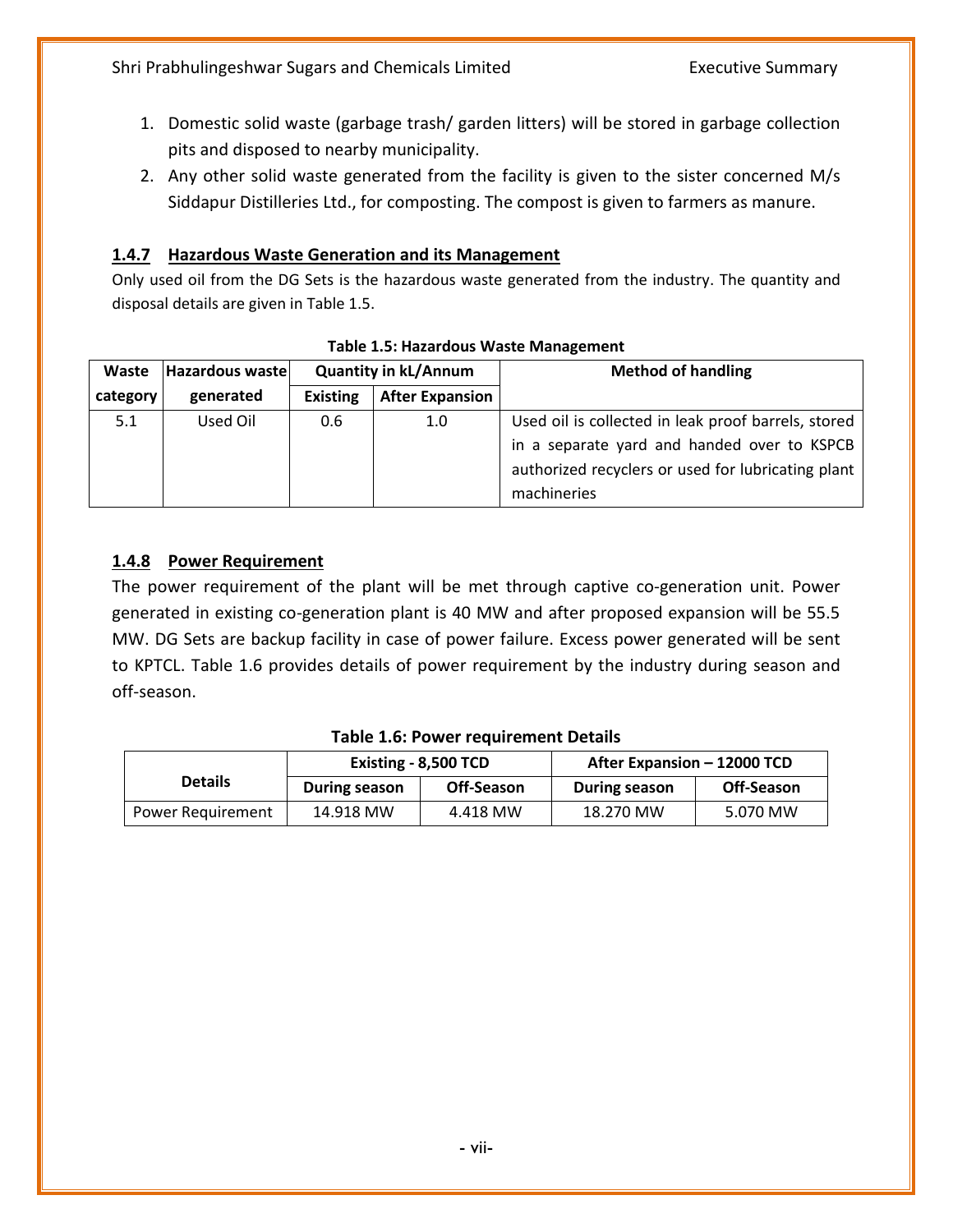### **DESCRIPTION OF ENVIRONMENT**

#### **2.1 STUDY AREA**

To study the environmental status in the factory area and surrounding, an area of 10 km radius from the project site is considered as study area as per the ToR issued by SEIAA. The study area comprises of mixed land-use viz., industrial, agriculture and rural.

**\_\_\_\_\_\_\_\_\_\_\_\_\_\_\_\_\_\_\_\_\_\_\_\_\_\_\_\_\_\_\_\_\_\_\_\_\_\_\_\_\_\_\_\_\_\_\_\_\_\_\_\_\_\_\_\_\_\_\_\_\_\_\_\_\_\_\_\_\_\_\_\_\_\_\_\_\_\_\_**

#### **2.2 METEOROLOGY**

The region has a tropical climate with monthly minimum and maximum temperatures of 15 $^{0}$ C and 37.9 <sup>o</sup>C, respectively. Relative humidity is in the range of 39% to 82%. Highest monthly rainfall during the year 2018 was 67 mm in the month of June. Wind speed varies from 2.39 m/s to 4.44 m/s. The wind speed will be high during the monsoon and relatively low during the winter.

#### **2.3 ENVIRONMENTAL STATUS STUDY PERIOD– BASELINE MONITORING**

The environmental baseline status in the study area covering 10 km radial distance from the project site was carried out for three months viz. November 2019, December 2019 and January 2020. The baseline data includes meteorological data, ambient air quality, noise levels, water quality and soil quality. Survey has also been conducted for studying the flora and fauna, socioeconomic conditions, land use, etc.

Details of sampling locations where environmental attributes were studied and analyzed are in Table 2.1.

| SI             | <b>Code No</b> | Name of the           | Geo-              | <b>Distance from</b> | <b>Direction from</b> |
|----------------|----------------|-----------------------|-------------------|----------------------|-----------------------|
| No             |                | station               | <b>Cordinates</b> | the site(km)         | site                  |
| 1              | A1, N1, GW1    | Project site          | 16°26'18.56"N     |                      |                       |
|                |                |                       | 75°16'27.58"E     |                      |                       |
| $\overline{2}$ | A2, N2, GW2    | Siddapur              | 16°27'17.24"N     | 2.20                 | North East            |
|                |                | Village               | 75°17'3.66"E      |                      |                       |
| 3              | A3, N1, GW3    | <b>Hulyal Village</b> | 16°27'31.97"N     | 3.80                 | North East            |
|                |                |                       | 75°18'5.96"E      |                      |                       |
| 4              | A4, N4, GW4    | Marreguddi            | 16°25'7.56"N      | 5.83                 | South East            |
|                |                | Village               | 75°19'24.95"E     |                      |                       |
| 5              | A5, N5, GW5    | <b>Shirol Village</b> | 16°23'33.79"N     | 5.08                 | South West            |
|                |                |                       | 75°15'50.54"E     |                      |                       |
| 6              | A6, N6, GW6    | Kulali Village        | 16°23'44.04"N     | 7.08                 | South West            |
|                |                |                       | 75°13'21.79"E     |                      |                       |

#### **Table 2.1: Baseline monitoring locations**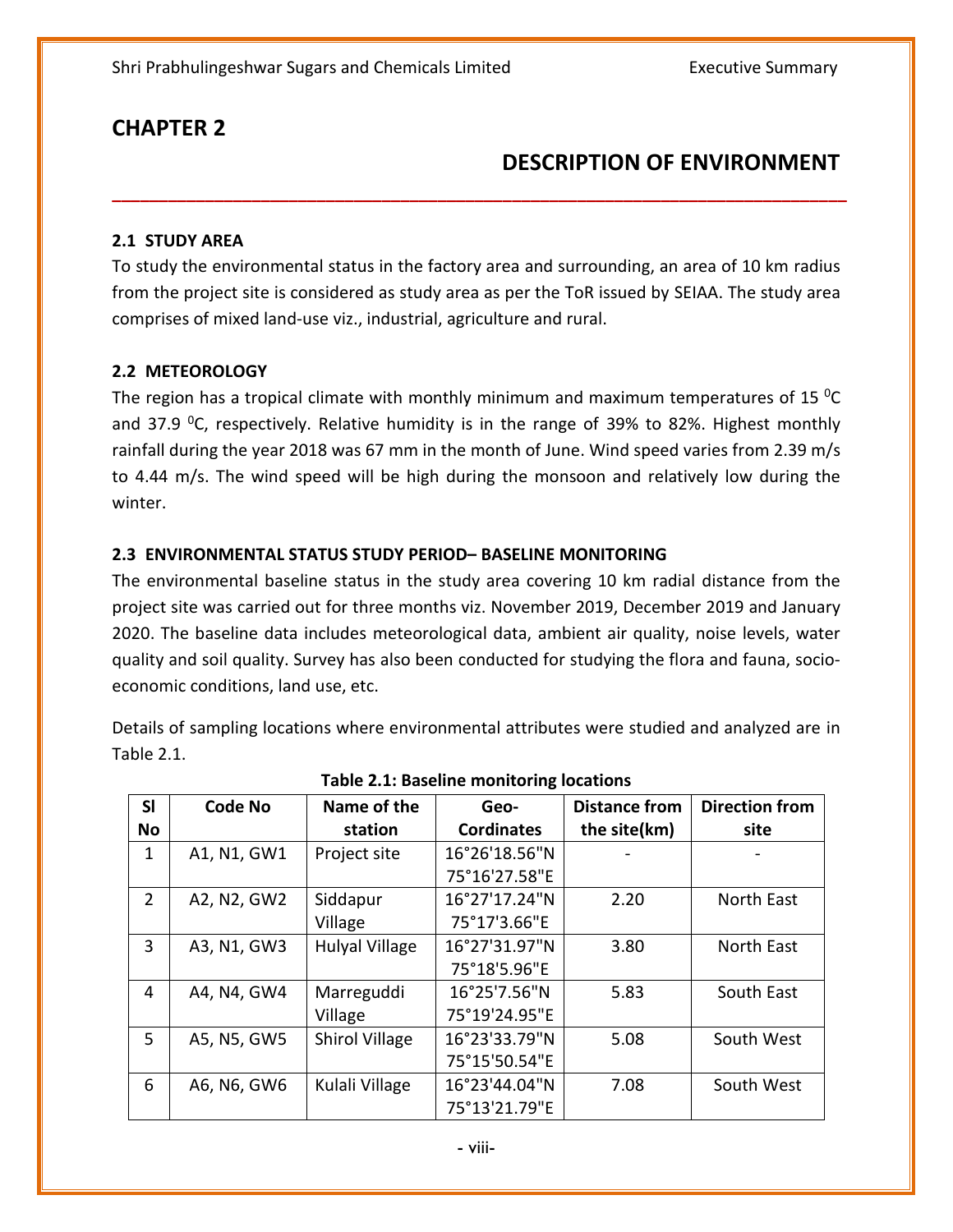| - | A7, N7, GW7 | Kalhalli Village | 16°27'51.74"N | 4.82 | North West |
|---|-------------|------------------|---------------|------|------------|
|   |             |                  | 75°14'11.25"E |      |            |
| 8 | A8, N8, GW8 | Hunashikatti     | 16°28'11.27"N | 7.30 | North East |
|   |             | Village          | 75°20'2.38"E  |      |            |

#### **2.3.1 Air environment**

Ambient air quality of the study area was monitored for criteria pollutants PM10, PM2.5, SO2, NOX & CO. All the air quality parameters analyzed at all the locations were found to be within the permissible limits specified by MoEF in the National Ambient Air Quality Standards, Notification dated 16th November 2009 for industrial, residential & rural areas. The observed results are in Table 2.2.

| Sl. no.        | Parameter         | Unit                   | <b>Measured values</b> | Limits in AAQS (24hrs), max |
|----------------|-------------------|------------------------|------------------------|-----------------------------|
|                |                   |                        | Range                  |                             |
|                | $PM_{10}$         | $\mu$ g/m <sup>3</sup> | $40.12 - 60.98$        | 100                         |
| $\overline{2}$ | PM <sub>2.5</sub> | $\mu$ g/m <sup>3</sup> | $20.92 - 37.06$        | 60                          |
| 3              | SO <sub>2</sub>   | $\mu$ g/m <sup>3</sup> | $4.01 - 5.99$          | 80                          |
| 4              | NO <sub>X</sub>   | $\mu$ g/m <sup>3</sup> | $9.04 - 10.85$         | 80                          |
| 5              | CO                | mg/m <sup>3</sup>      | <b>BDL</b>             | 4                           |

**Table 2.2: Ambient Air Quality Monitoring Results**

#### **2.3.2 Noise environment**

Background noise levels were measured in 8 locations within the study area. Sound level meter was used for measuring the noise level. The average noise levels recorded are in Table 2.3.

| Location        | Noise level, $dB(A)L_{eq}$  | <b>Standards</b>       |
|-----------------|-----------------------------|------------------------|
| Project site    | Day $-70.2$ ; Night $-58.1$ | Day $-75$ ; Night - 70 |
| Other locations | Day $-67.9$ ; Night $-53.1$ | Day $-55$ ; Night - 45 |
| (Highest value) |                             |                        |

| <b>Table 2.3: Average Noise Levels Recorded</b> |  |  |  |  |
|-------------------------------------------------|--|--|--|--|
|-------------------------------------------------|--|--|--|--|

Based on noise monitoring and analysis data, it is evident that the noise generated in the industry premises are within the limits of the standards. Noise levels in other stations in the study area are slightly higher than standards due to movement of vehicles such as Tractors, Lorries etc. near to the monitoring stations. These have temporary, short term and reversible impacts.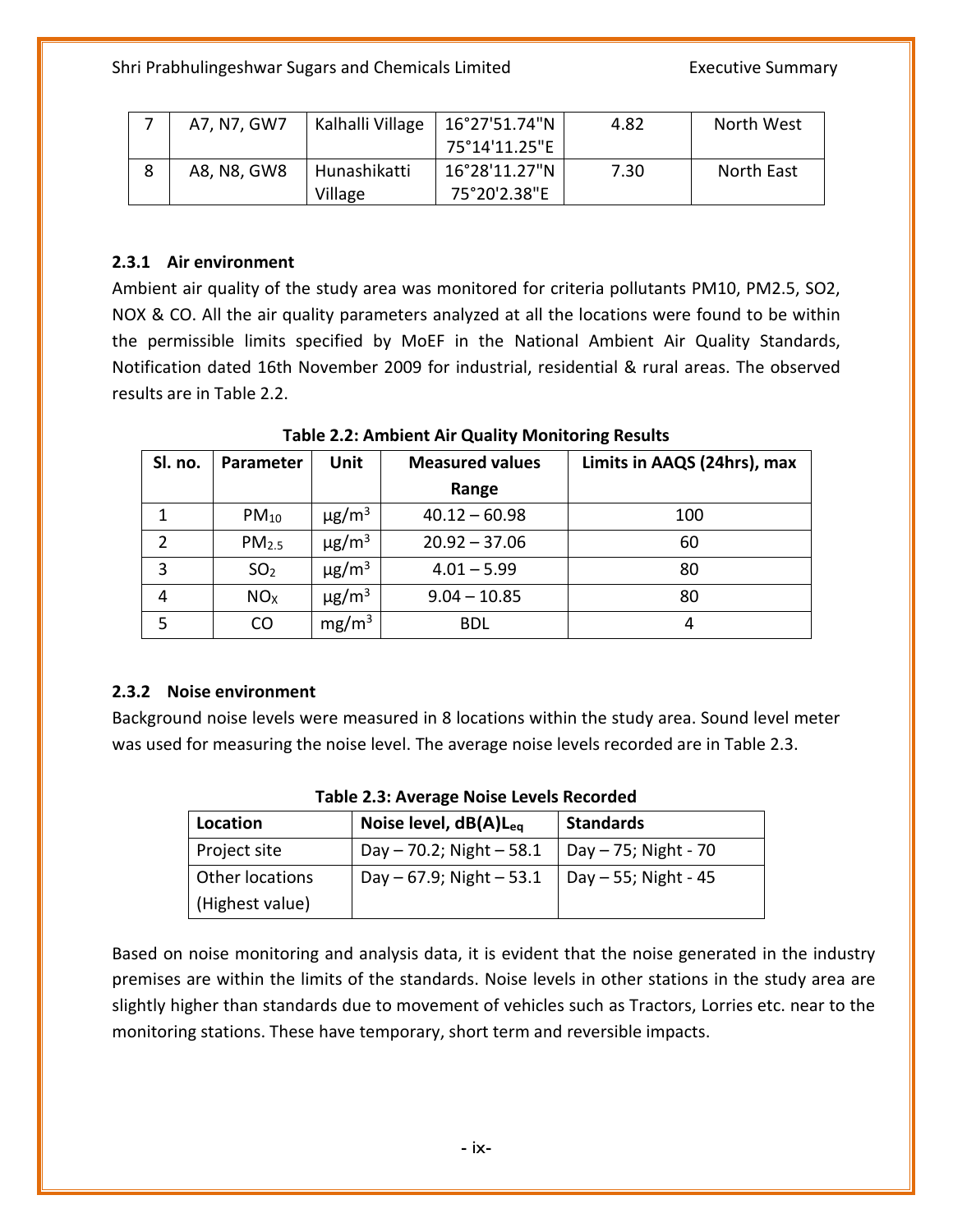#### **2.3.3 Water environment**

#### *2.3.3.1 Surface water*

Major fresh water source within the study zone is Krishna River at a distance of about 14.6 km and the water requirement for industry is sourced from this river. Water sample was collected and the results for the parameters analyzed for surface water sample was compared with "Designated Best Use Practices" published by CPCB. The water quality conforms to class "C" standards.

#### *2.3.3.2 Ground water*

One bore well is located in the premises of the Industry, the depth of this bore well is 150 m. The quality of groundwater samples at eight different locations within 10 km radius from the project site was analyzed. It is observed that all the parameters of the groundwater samples analyzed are within the maximum permissible limits as per IS: 10500-2012.

#### **2.3.4 Soil quality**

Soil samples were collected from eight different locations in the study area and analyzed. It has been observed that the pH of the soil quality ranges from 6.42 to 8.06 indicating that the soil is slightly acidic to moderately alkaline in nature. Most of the essential nutrients are Nitrogen (N), Phosphorus (P) are available for plants at sufficient concentration except Potassium (K) which is available at a lesser concentration. Soil is suitable for agriculture.

#### **2.3.5 Hydrology and Hydrogeology**

Location of M/s Shri Prabhulingeshwar Sugars and Chemicals Limited is in a higher elevation than the surrounding. The elevation in the study area ranges from 580 m to 625 meter above mean sea level (MSL). The area is part of Krishna River basin and is drained by Ghataprabha and Krishna River. All streams in the area exhibit a dendritic drainage pattern. The area is having undulating topography.

The area around the industry is underlain by Sandstone/ quartzite formation. The rest of the area underline by basaltic lava flows of the Deccan trap. Ground water in and around M/s Prabhulingeshwar Sugars and Chemicals Limited, occurs under water table condition in weathered and jointed Sedimentary and basaltic formation. Deep seated aquifers are tapped by bore wells in this area. Generally, the depth of these bore wells ranges from 150 m to more than 250 m BGL.

#### **2.3.6 Ecology and Biodiversity**

Study area is predominantly agriculture and the open land with grass and shrubs. The vegetation and fauna in the study area is not affected by the operation of this industry.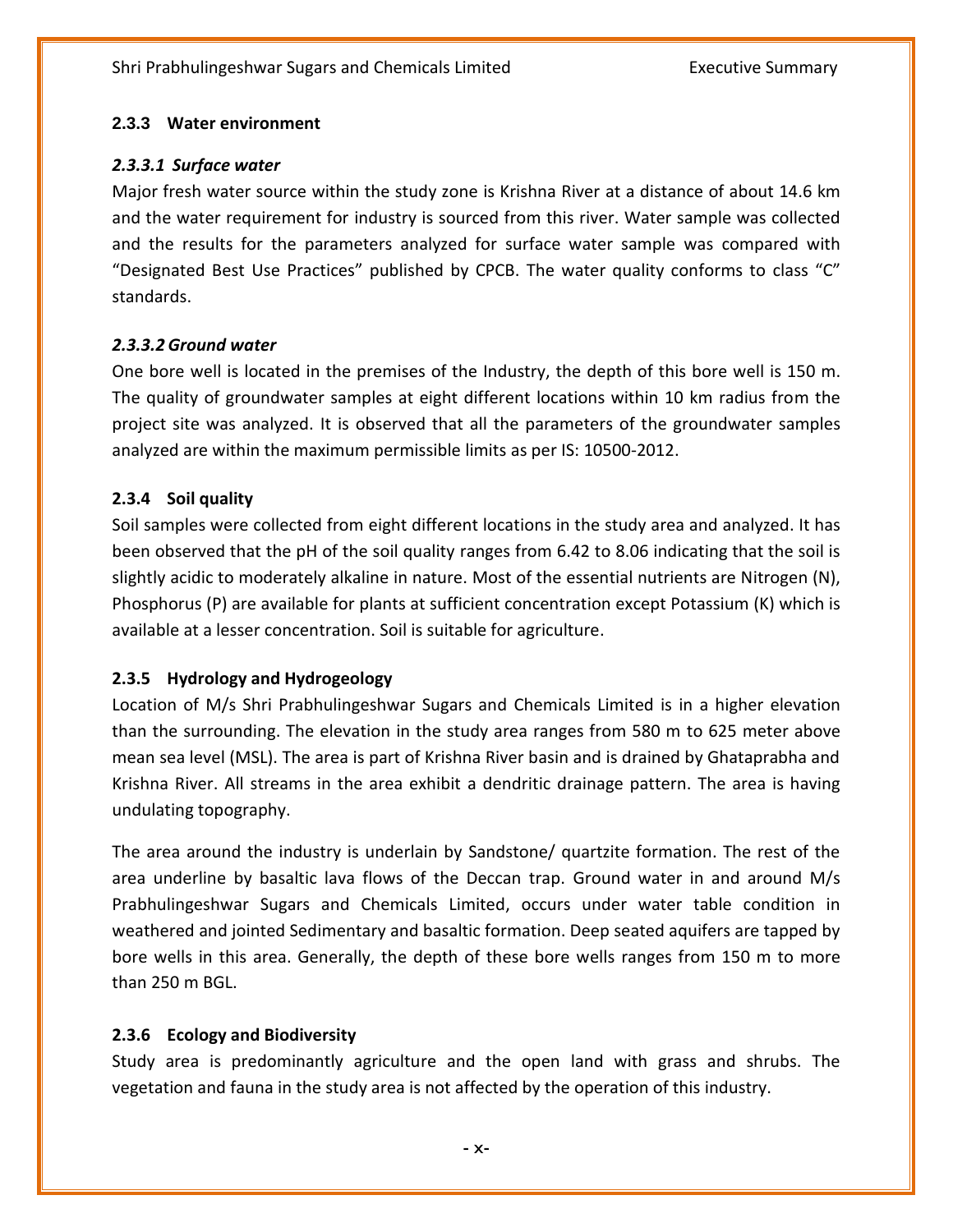The impact on the environment is considered insignificant as the scale of operation is small and all the pollution mitigation measures have been taken by the industry. It is also open to improve the environmental conditions by proactive participation with the local people around the industry.

It is observed during the study that there is one tree species, Santalum album, which is falling under the Vulnerable (VU) category according to the IUCN conservation criteria. This species needs to be preserved in and around the industry. The species found during the visit are presented in the Chapter 3 of EIA Study report.

#### **2.3.7 Socio-economics**

The SPSCL has a positive response from the public. The willingness to pay and the willingness to accept the project has positive outcome. The ratio between this is around 2:1. It means the benefits are two times greater than the loss. The social and cultural vulnerability index responds a very less level of resilience is at the higher side. The livelihood of the public within the study area of 10 km will not be disturbed due to the proposed expansion.

Agriculture and related activities are the main source of income for their lively hood. Proposed project will help to increase the socio-economic status of the local people. Project will create direct employment opportunities to 727 people and indirect employment opportunities to around 2000 to 3000 people in the area. Indirect employment can be developed in the farm and off farm activities. Revenue expenditure in the area will create purchasing power of the consumers, which intend to invest in consumer goods sector. Small micro enterprises will be grown in the factory area.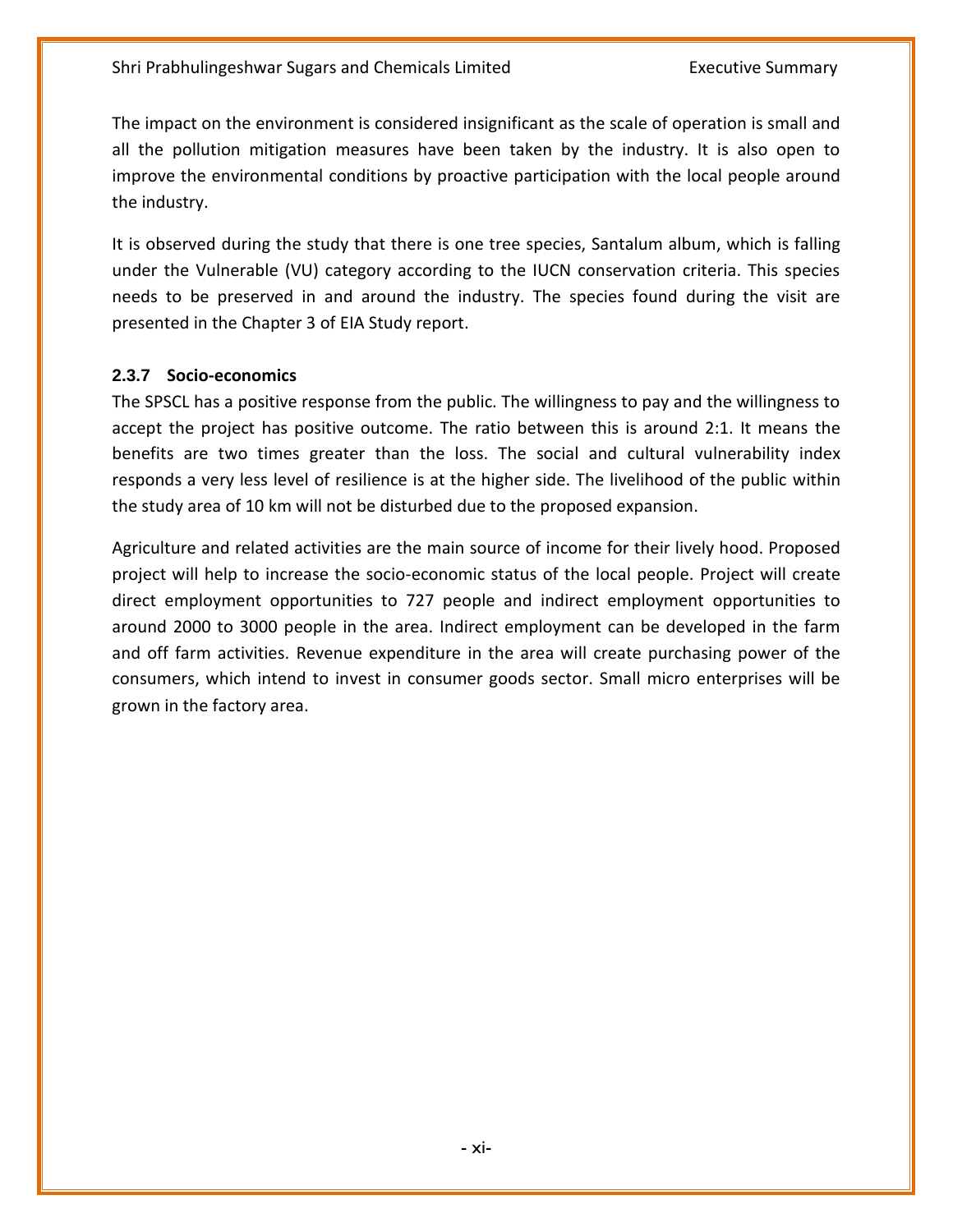### **ANTICIPATED ENVIRONMENTAL IMPACTS & MITIGATION MEASURES**

**\_\_\_\_\_\_\_\_\_\_\_\_\_\_\_\_\_\_\_\_\_\_\_\_\_\_\_\_\_\_\_\_\_\_\_\_\_\_\_\_\_\_\_\_\_\_\_\_\_\_\_\_\_\_\_\_\_\_\_\_\_\_\_\_\_\_\_\_\_\_\_\_\_\_\_\_\_\_\_**

Sources of impact due to the industrial expansion and mitigation measures are given below.

#### **3.1 ANTICIPATED ENVIRONMENTAL IMPACTS AND MITIGATION MEASURES DURING CONSTRUCTION PHASE**

The main construction activity will be up gradation of ETP by providing a clarifier and an anaerobic digester. All plant and machineries in the expansion will be retrofitting the equipment for higher capacity there will not be construction of additional factor building.

#### **3.1.1 Air Environment**

|   | rnase                      |                        |                                                  |  |  |  |
|---|----------------------------|------------------------|--------------------------------------------------|--|--|--|
|   | <b>Source</b>              | Impact                 | <b>Mitigation measure</b>                        |  |  |  |
| ⋗ | preparation<br>and<br>Site | Effect on ambient<br>➤ | The approach roads are already paved<br>➤        |  |  |  |
|   | development                | air viz., Dust and     | and vehicles will be kept in good order          |  |  |  |
| ➤ | Vehicular movement         | particulate            | minimize the pollution due to<br>to              |  |  |  |
| ⋗ | Civil construction work    | matter                 | vehicular traffic                                |  |  |  |
| ➤ | solid<br>οf<br>Disposal    | Odour<br>➤             | Existing green belt will be strengthened<br>➤    |  |  |  |
|   | wastes/construction        | ⋗<br>Temporary<br>and  | for attenuation of fugitive emission             |  |  |  |
|   | debris                     | restricted<br>within   | Water sprinkling<br>➤                            |  |  |  |
| ➤ | Erection of plant          | plant boundary         | Barricading the construction area<br>➤           |  |  |  |
|   |                            |                        | ≻<br>vehicles<br>Transportation<br>and           |  |  |  |
|   |                            |                        | machineries are properly and timely              |  |  |  |
|   |                            |                        | maintained and serviced regularly.               |  |  |  |
|   |                            |                        | ➤<br>The<br>loose<br>sand<br>debris<br>or<br>any |  |  |  |
|   |                            |                        | transported shall be covered<br>with             |  |  |  |
|   |                            |                        | tarpaulin or any suitable material               |  |  |  |

#### **Table 3.1: Impacts on Air environment & their Mitigation measures during Construction Phase**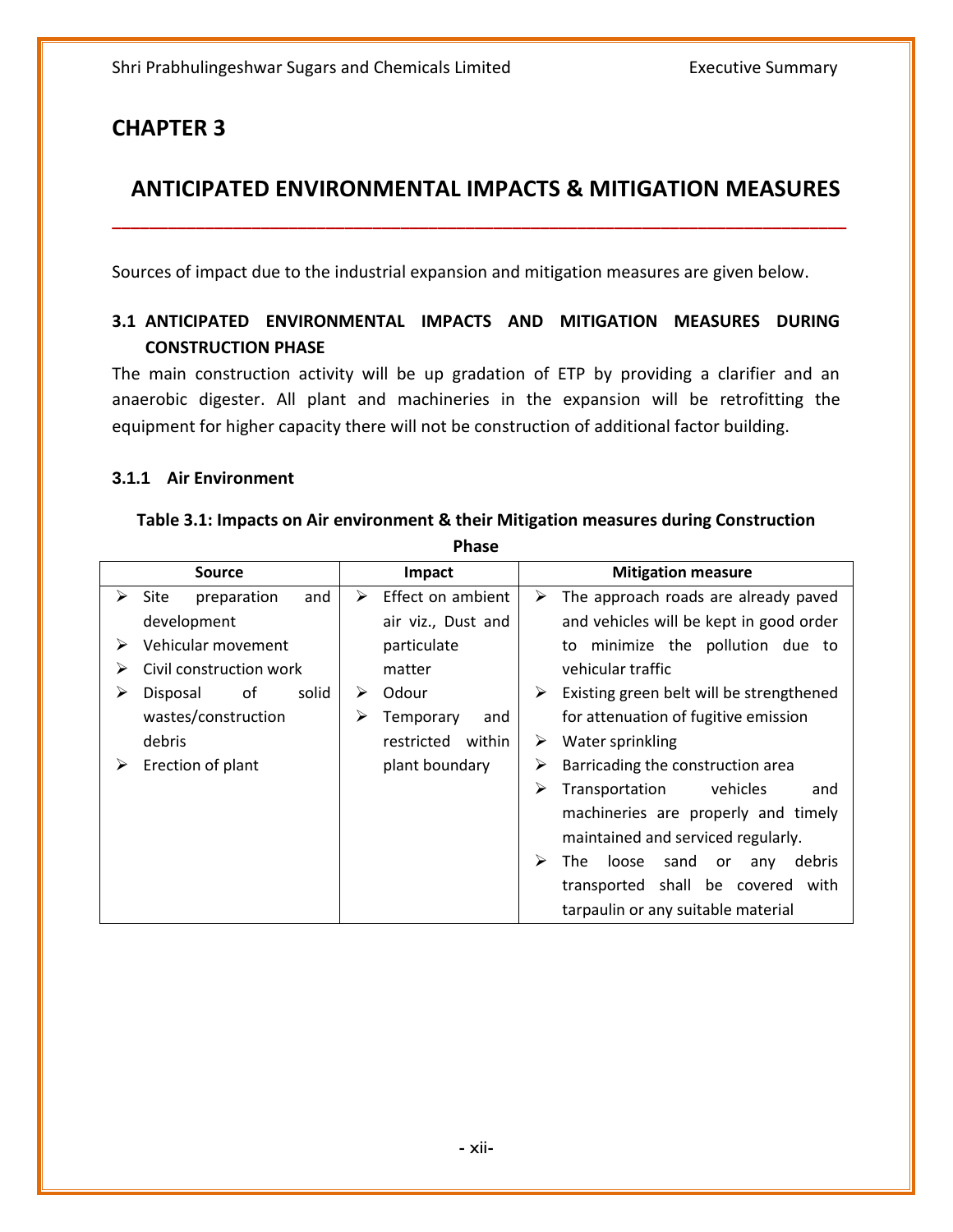#### **3.1.2 Water Environment**

#### **Table 3.2: Impacts on Water environment & their Mitigation measures during Construction**

| <b>Source</b>                   | Impact                | <b>Mitigation measure</b>                 |
|---------------------------------|-----------------------|-------------------------------------------|
| Surface run off during the<br>➤ | Soil erosion due<br>➤ | Strengthening of green belt in and<br>➤   |
| rainy season                    | to surface run off    | around plant will be undertaken during    |
| Civil construction work         | Siltation<br>οf<br>⋗  | the monsoon season. Fast growing and      |
| Domestic use                    | drainage courses      | soil binding plants will be chosen for    |
|                                 | Temporary<br>and<br>➤ | planting                                  |
|                                 | reversible            | Storage of construction material and<br>➤ |
|                                 |                       | debris in a secured manner, to avoid      |
|                                 |                       | runoff with rainwater                     |
|                                 |                       | Use of treated industrial water for       |
|                                 |                       | construction including curing             |
|                                 |                       | Sewage will be disposed<br>the<br>in.     |
|                                 |                       | prevailing treatment system               |

#### **3.1.3 Land Environment**

#### **Table 3.3: Impacts on Land environment & their Mitigation measures during Construction**

**Phase**

|   | <b>Source</b>              |   | Impact              |   | <b>Mitigation measure</b>                        |
|---|----------------------------|---|---------------------|---|--------------------------------------------------|
| ⋗ | and<br>Site<br>preparation | ➤ | Topographical       | ≻ | Minimum exposure of the construction             |
|   | development                |   | changes             |   | avoiding destruction<br>0f<br>site<br>and        |
|   | Civil construction work    | ➤ | Minor<br>impact     |   | vegetation                                       |
| ⋗ | of<br>solid<br>Disposal    |   | restricted to plant | ➤ | All earth work will be carried out in such       |
|   | wastes/construction        |   | premises            |   | way that the soil erosion and<br>a               |
|   | debris                     |   |                     |   | carryover of the materials in other areas        |
| ➤ | Erection of plant          |   |                     |   | are prevented by providing barricades            |
|   | Vehicular movement         |   |                     |   | and stacking the excavated earth in a            |
|   |                            |   |                     |   | secured manner till it is made use for           |
|   |                            |   |                     |   | refilling in foundation, plinth etc.             |
|   |                            |   |                     | ➤ | Excess excavated soil will be used for           |
|   |                            |   |                     |   | green-belt development and for internal          |
|   |                            |   |                     |   | roads of the factory for leveling                |
|   |                            |   |                     | ⋗ | <b>The</b><br>domestic<br>solid<br>wastes<br>are |
|   |                            |   |                     |   | segregated at source.                            |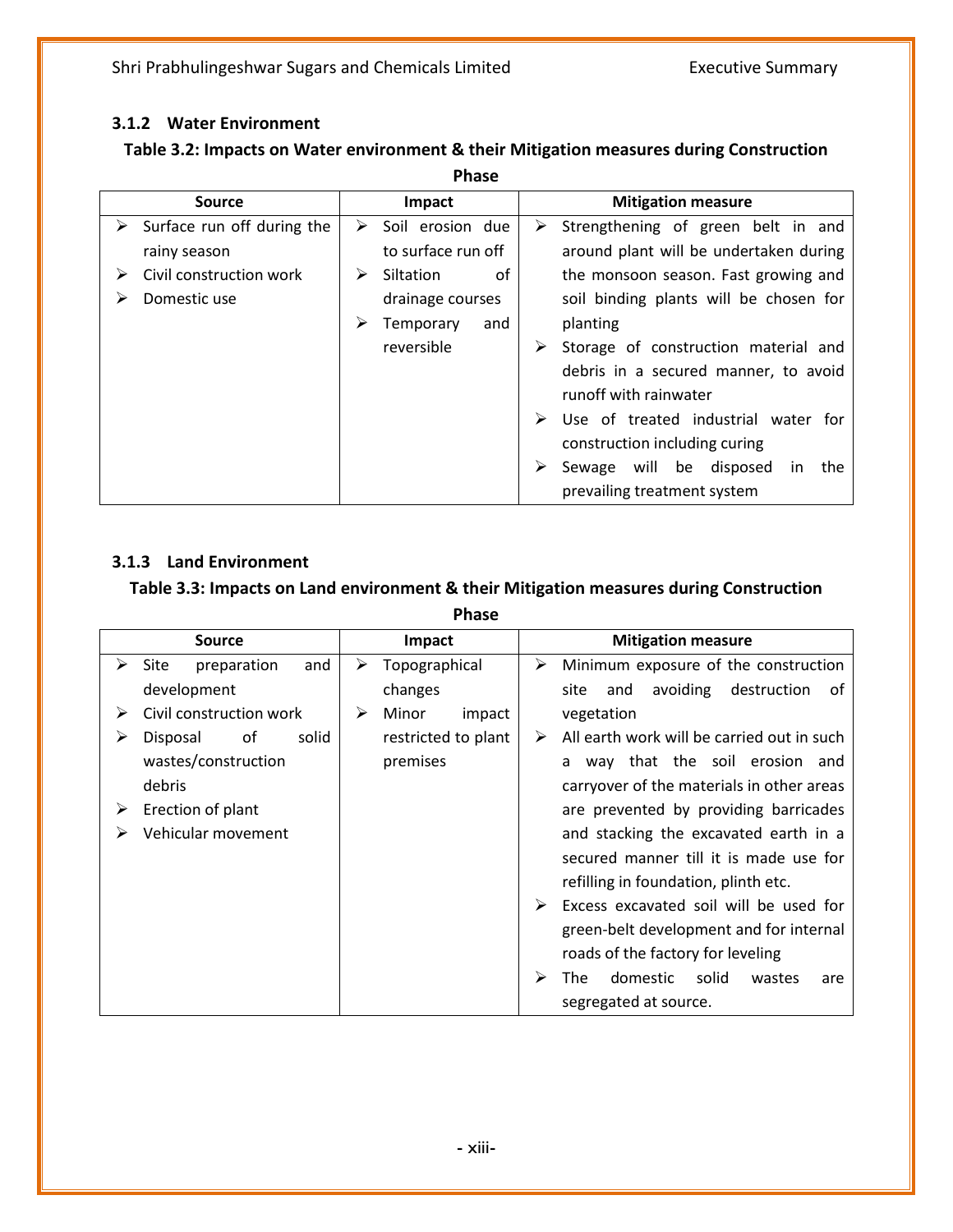#### **3.1.4 Noise Environment**

| Table 3.4: Impacts of Noise & their Mitigation measures during Construction Phase |  |
|-----------------------------------------------------------------------------------|--|
|-----------------------------------------------------------------------------------|--|

| <b>Source</b>           | Impact                 | <b>Mitigation measure</b>                   |
|-------------------------|------------------------|---------------------------------------------|
| Civil construction work | Disturbance<br>to<br>⋗ | Regular maintenance and lubrication of<br>➤ |
| Vehicular movement      | Fauna like birds       | construction equipment                      |
|                         | and animals            | noise producing construction<br>High        |
|                         | Temporary, Non-<br>⋗   | activities will be restricted to daytime    |
|                         | significant<br>and     | only.                                       |
|                         | reversible             | Greenbelt<br>Strengthening<br>of            |
|                         |                        | development will be undertaken.             |
|                         |                        | For personnel working in high noise<br>⋗    |
|                         |                        | areas will be provided with Personal        |
|                         |                        | Protective Equipment.                       |

#### **3.1.5 Biological Environment**

**Table 3.5: Impacts on Biological environment & their Mitigation measures during Construction Phase**

| <b>Source</b>           | Impact               | <b>Mitigation measure</b>                      |
|-------------------------|----------------------|------------------------------------------------|
| Civil construction work | Disturbance<br>⋗     | $\triangleright$ Greenbelt development.        |
| Vehicular movement      | caused to birds      | Protecting the existing trees/vegetation<br>➤  |
|                         | animals<br>in<br>and | as far as possible.                            |
|                         | the area             | Controlled disposal of construction<br>➤       |
|                         | and<br>Temporary     | debris<br>laying<br>in.<br>low<br>areas<br>in. |
|                         | reversible           | consultation with the local body which         |
|                         |                      | will also help in reclamation of land.         |
|                         |                      | Shortening the plant and machinery<br>➤        |
|                         |                      | erection period                                |

#### **3.1.6 Socio- Economic Environment**

The construction phase provides employment opportunities for the local people. In addition to the opportunity of getting employment in construction work, the local population would also have employment opportunities in related activities like petty commercial establishments, small contracts and supply of construction materials etc. Overall, there is positive impact on Socio- Economic Environment.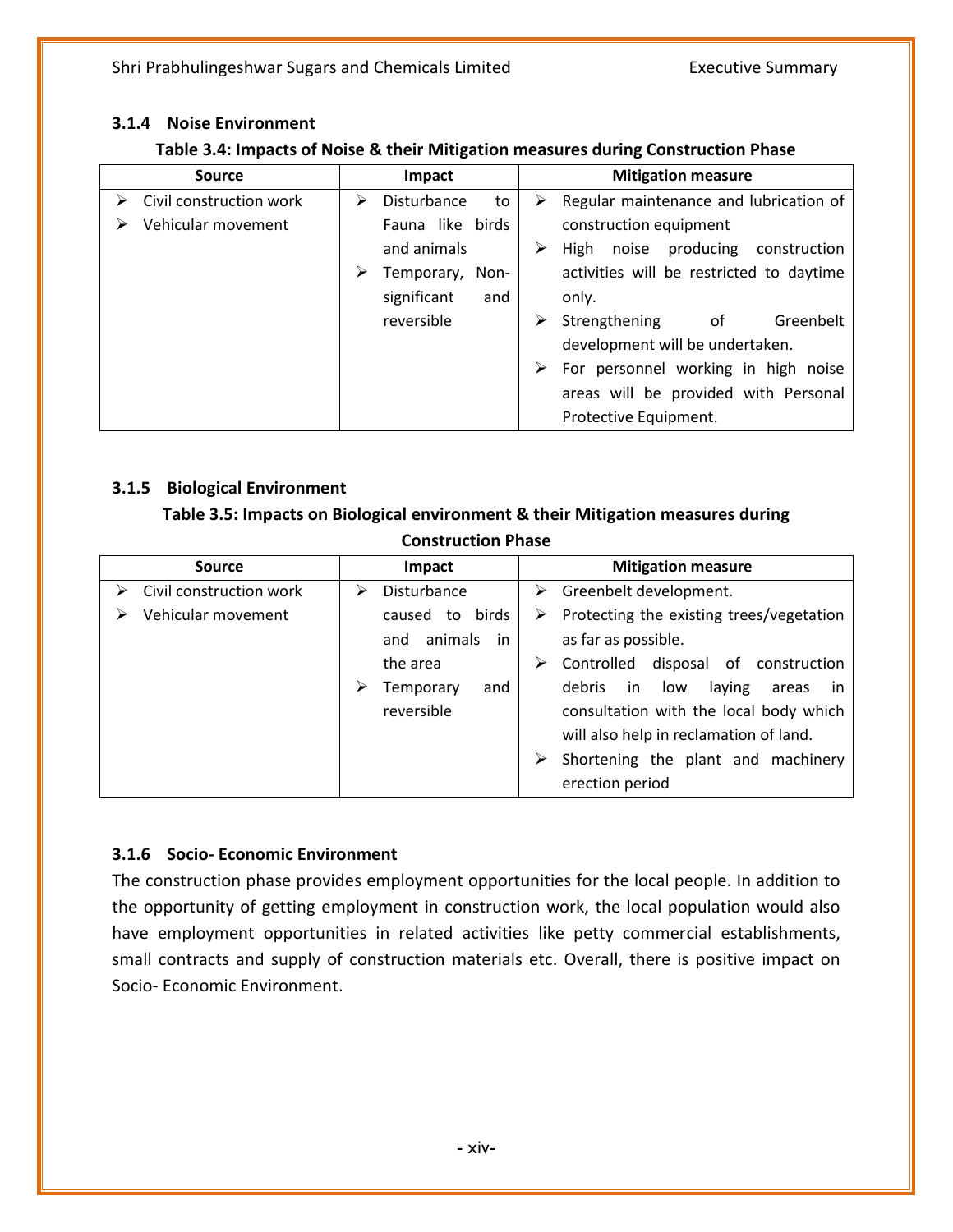### **3.2 ANTICIPATED ENVIRONMENTAL IMPACTS AND MITIGATION MEASURES DURING OPERATION PHASE**

#### **3.2.1 Air Environment**

#### **Table 3.6: Impacts on Air environment & their Mitigation measures during Operation Phase**

| <b>Source</b>       | Impact                                      | <b>Mitigation measure</b>                     |
|---------------------|---------------------------------------------|-----------------------------------------------|
| <b>Boilers</b><br>➤ | Effect on ambient<br>➤                      | ESP is proposed as APC equipment for<br>➤     |
| DG Sets             | air viz., Dust, PM,                         | Boilers.                                      |
| Vehicular movement  | $SO2$ , NO <sub>x</sub> & CO <sub>2</sub> . | Chimneys with adequate height are<br>➤        |
|                     | Odour<br>⋗                                  | provided for both boilers and DG sets.        |
|                     | Fugitive<br>➢                               | The ash collection system at the APC          |
|                     | emissions                                   | equipment is designed to avoid the            |
|                     | <b>Worker Health</b><br>⋗                   | fugitive dust and emissions                   |
|                     | Continuous<br>⋗<br>and                      | The approach roads are already paved<br>➤     |
|                     | significant                                 | and vehicles will be kept in good order       |
|                     |                                             | to minimize the pollution due to              |
|                     |                                             | vehicular traffic                             |
|                     |                                             | ➤<br>Existing green belt will be strengthened |
|                     |                                             | for attenuation of fugitive emission          |
|                     |                                             | Water sprinkling will be done to avoid        |
|                     |                                             | fugitive emission from bagasse                |
|                     |                                             | ➤<br>Transportation<br>vehicles<br>and        |
|                     |                                             | machineries are properly and timely           |
|                     |                                             | maintained and serviced regularly.            |

#### **3.2.2 Water Environment**

#### **Table 3.7: Impacts on Water environment & their Mitigation measures during Operation Phase**

| Source                             | <b>Treatment and disposal method</b>                                              |  |  |
|------------------------------------|-----------------------------------------------------------------------------------|--|--|
| <b>Excess Condensate water</b>     | Treated in CPU and treated condensate is reused in process and RO Plant.          |  |  |
| cooling<br>tower<br><b>Process</b> | Excess treated condensate is sent for agriculture or irrigation purposes. Treated |  |  |
| overflow                           | CPU water is also used as co-gen cooling tower makeup                             |  |  |
| Boiler blowdown                    | These effluents are sent to polishing pond and after treatment will be for        |  |  |
| RO Reject                          | agriculture or irrigation purposes                                                |  |  |
| Co-Gen Cooling tower               | Recycled back to process                                                          |  |  |
| Process effluent                   | These effluents are sent to existing ETP of 1500KLD. Primary clarifier and        |  |  |
| Laboratory                         | anaerobic digester will be added to existing ETP to treat effluent after          |  |  |
|                                    | expansion. Treated water will be sent to irrigation land/green belt development   |  |  |
| Domestic effluent                  | Treated along with the sugar plant effluent.                                      |  |  |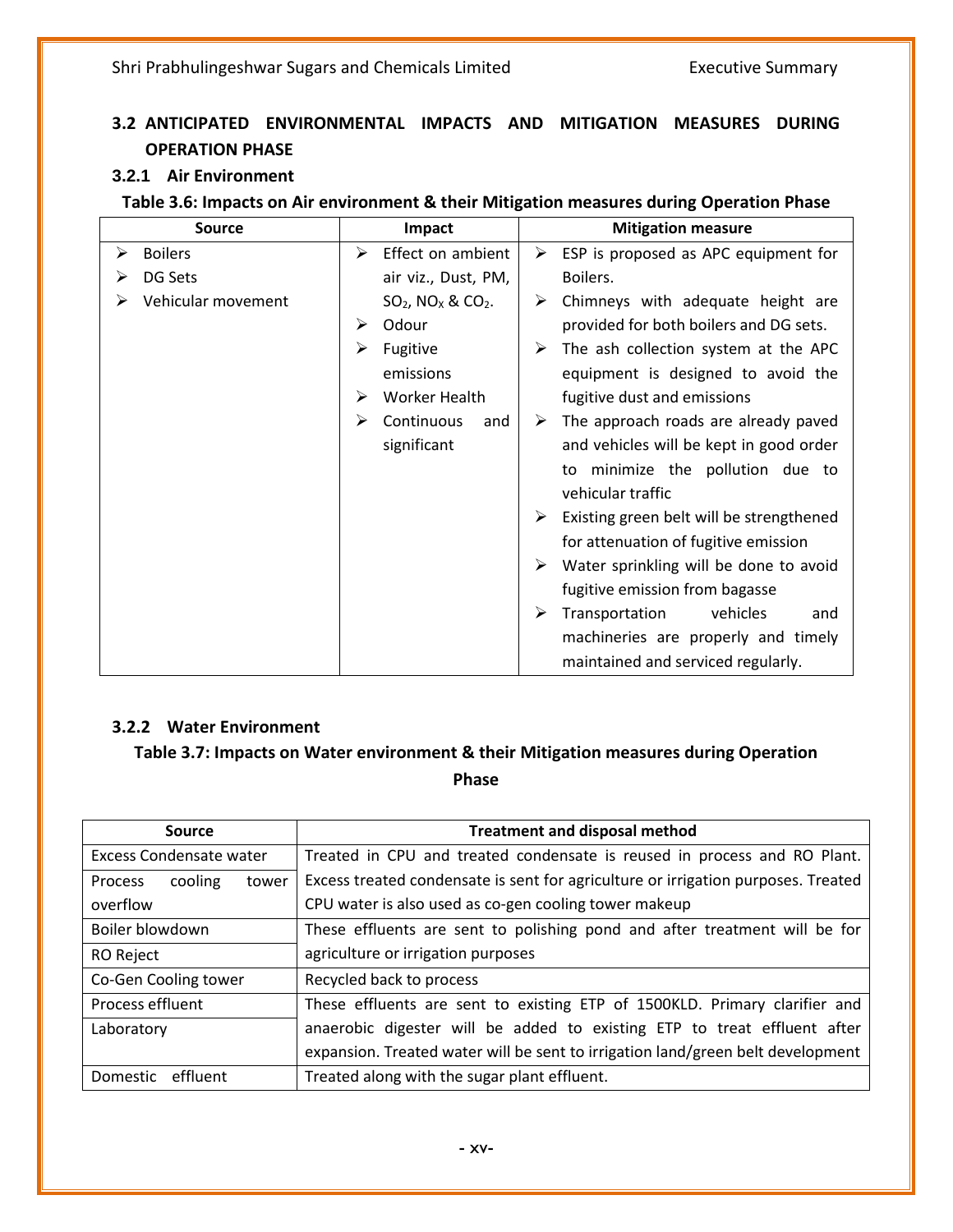#### **3.2.3 Land Environment**

#### **Table 3.8: Impacts on Land environment & their Mitigation measures during Operation Phase**

| <b>Source</b>                   | Impact                                | <b>Mitigation measure</b>                               |
|---------------------------------|---------------------------------------|---------------------------------------------------------|
| $\triangleright$ Plant Effluent | Natural<br>$\triangleright$ Change in | $\triangleright$ The yeast sludge, boiler ash, fly ash, |
| Boiler Ash                      | vegetation                            | press mud and ETP sludge will be bio                    |
| Press mud                       | Change<br>Soil<br><i>in</i>           | composted and sold to farmers.                          |
| ETP Sludge                      | quality                               | Hazardous waste i.e. waste oil from DG                  |
| Fly ash from ESP                |                                       | set shall be Stored in a secure manner                  |
|                                 |                                       | and dispose for lubricating machineries                 |
|                                 |                                       | in sugar plant.                                         |
|                                 |                                       | Effluent will be treated and reused                     |
|                                 |                                       | within the plant. Excess will be sent for               |
|                                 |                                       | agricultural use.                                       |

#### **3.2.4 Noise Environment**

#### **Table 3.9: Impacts of Noise & their Mitigation measures during Operation Phase**

|   | <b>Source</b>      |   | Impact          |    |   | <b>Mitigation measure</b>               |
|---|--------------------|---|-----------------|----|---|-----------------------------------------|
| ⋗ | <b>Boilers</b>     | ➤ | Disturbance     | to | ➤ | Regular maintenance and lubrication of  |
|   | Process            |   | Fauna           |    |   | all equipment and machineries           |
|   | DG Sets            | ⋗ | Worker health   |    | ➤ | Strengthening<br>of<br>Greenbelt        |
|   | Vehicular movement | ➤ | Non-significant |    |   | development will be undertaken.         |
|   |                    |   | and reversible  |    | ➤ | The air compressor, process air blower, |
|   |                    |   |                 |    |   | pneumatic valves will be provided with  |
|   |                    |   |                 |    |   | acoustic enclosures                     |
|   |                    |   |                 |    | ➤ | Noise proof cabins will be provided to  |
|   |                    |   |                 |    |   | operators at TG room.                   |
|   |                    |   |                 |    |   | DG sets are in acoustic enclosure.      |
|   |                    |   |                 |    | ➤ | will<br>be<br>Dampers<br>provided<br>to |
|   |                    |   |                 |    |   | machineries to avoid rattling due to    |
|   |                    |   |                 |    |   | vibration                               |
|   |                    |   |                 |    | ➤ | For personnel working in high noise     |
|   |                    |   |                 |    |   | areas will be provided with Personal    |
|   |                    |   |                 |    |   | Protective Equipment and<br>regular     |
|   |                    |   |                 |    |   | health checkups.                        |

#### **3.2.5 Biological Environment**

Most of the land area in the vicinity of the plant is mainly agricultural land. The main vegetation's in the adjacent reserved forest are scrubs along with rocky out crops. There are no endangered flora and fauna species in the study area. The project activities are restricted to the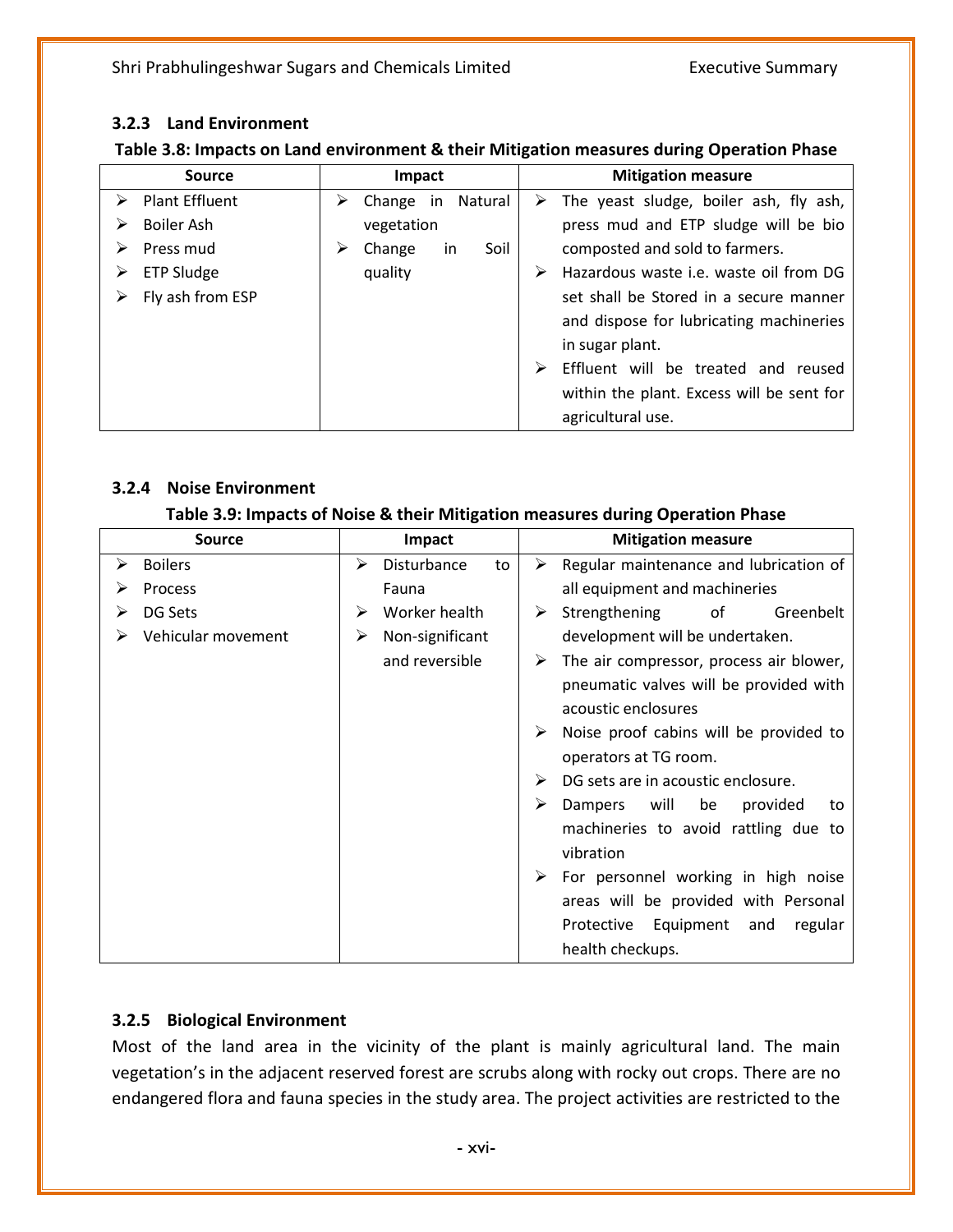factory site except the transportation of raw material and products. No impact of project on biological environment is expected.

#### **3.2.6 Socio- Economic Environment**

The SPSCL has a positive response from the public. The willingness to pay and the willingness to accept the project has positive outcome. The ratio between this is around 2:1. It means the benefits are two times greater than the loss. The social and cultural vulnerability index respond is very less and level of resilience is higher.

After the proposed expansion, there will be more employment opportunities for the local people. In addition to the opportunity of getting employment in construction work, the local population would also have employment opportunities in related activities like petty commercial establishments, small contracts and supply of construction materials etc. Overall, there is positive impact on Socio- Economic Environment.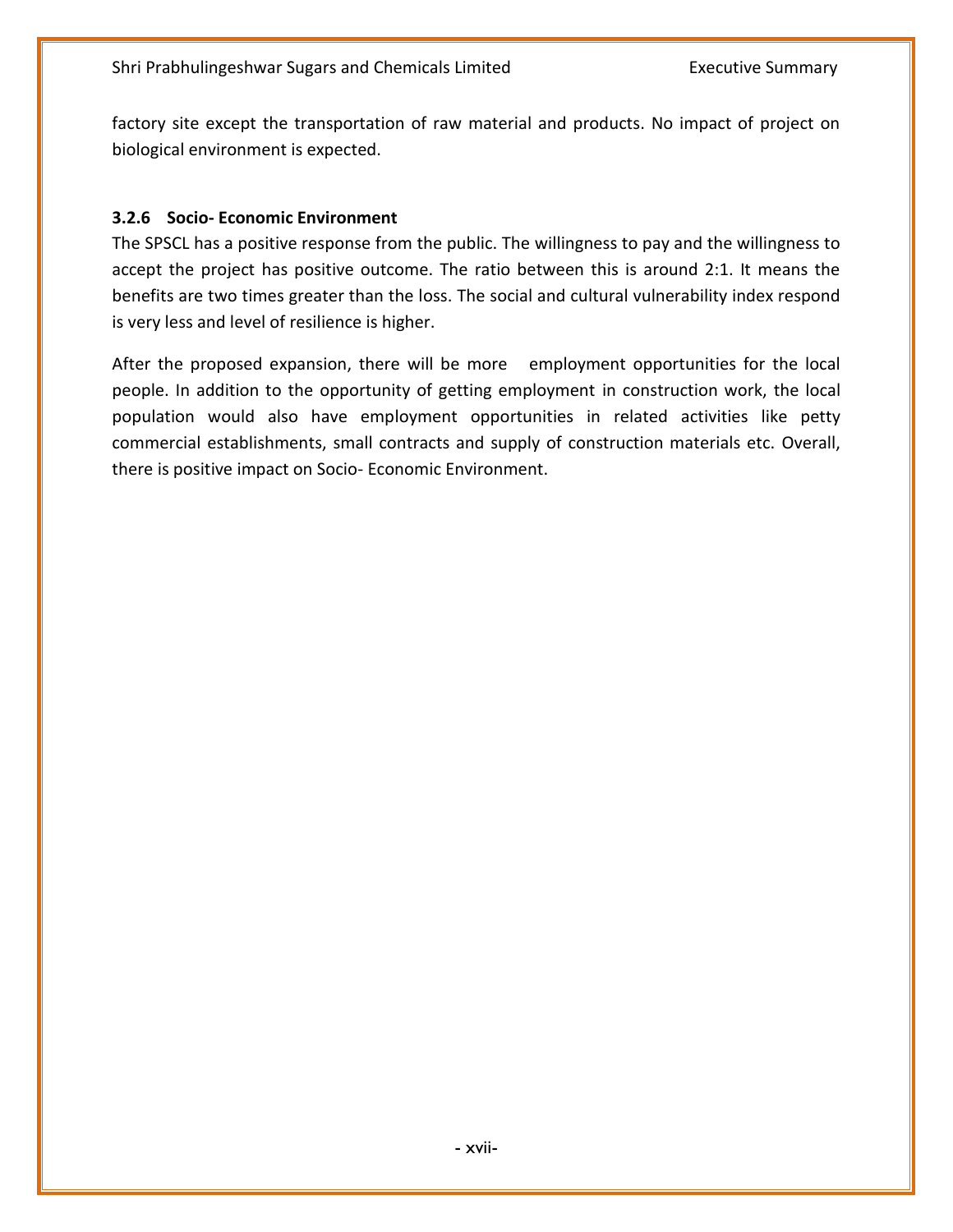### **ENVIRONMENTAL MONITORING PROGRAMME**

Monitoring program includes the monitoring of the Environmental Aspects viz., Ambient Air Quality, emission from the air pollution sources, effluent quantity and quality monitoring including the treated effluent monitoring, soil quality analysis and noise level monitoring. The Monitoring programme also includes the parameters to be monitored for the various environmental components mentioned above, sampling location and the frequency of monitoring.

**\_\_\_\_\_\_\_\_\_\_\_\_\_\_\_\_\_\_\_\_\_\_\_\_\_\_\_\_\_\_\_\_\_\_\_\_\_\_\_\_\_\_\_\_\_\_\_\_\_\_\_\_\_\_\_\_\_\_\_\_\_\_\_\_\_\_\_\_\_\_\_\_\_\_\_\_\_\_\_**

#### **4.1 ENVIRONMENTAL MONITORING METHODOLOGY AND SCHEDULE**

Ambient air, stacks, ambient noise, water and wastewater are monitored on regular basis. Monitoring of all environmental attributes shall be done as per the clearances and consents issued by the regulatory agencies viz., MoEF/CPCB/SPCB. The proposed budgetary provision for environmental monitoring is Rs. 4,44,700 per annum and details of the same are in Table 4.1.

| <b>SI</b>      | <b>Particulars</b>       | <b>Methods of Monitoring</b>              | <b>Frequency of</b> | Cost of monitoring   | <b>Amount in</b> |
|----------------|--------------------------|-------------------------------------------|---------------------|----------------------|------------------|
| <b>No</b>      |                          |                                           | monitoring          |                      | Rs./Annum        |
|                | Air environment          |                                           |                     |                      |                  |
| $\mathbf{1}$   | Ambient Air quality at   | PM <sub>2.5</sub> : IS 5182:part-23: 2006 | Once in a month     | Rs. 7000 per         | 3,36,000         |
|                | Project premises         | PM <sub>10</sub> : IS 5182:part-23: 2006  | continuous for 48   | station per day.     |                  |
|                |                          | SO <sub>2</sub> : IS 5182:part-2: 2001    | hours at each       |                      |                  |
|                |                          | NOx: IS 5182:part-6: 2006                 | station             | Two stations         |                  |
|                |                          | VOC meter                                 |                     |                      |                  |
| $\overline{2}$ | Stack monitoring         | PM: IS 11255:part-1: 1985                 | Every month during  | Rs. 3000 Per stack.  | 81,000           |
|                | a. Boiler stack          | SO <sub>2</sub> : IS 11255:part-2: 1985   | season. Continuous  |                      |                  |
|                |                          | NOx: IS 11255:part-7: 2005                | for 48 hours at     | 3 stacks             |                  |
|                |                          | <b>HCI: Titrimetric</b>                   | each stack          |                      |                  |
|                | <b>Noise environment</b> |                                           |                     |                      |                  |
| 1              | At the boundary of       | Sound level meter                         | Once six months -   | Rs. 300 Per station. | 1,800            |
|                | the factory.             |                                           | Day & Night         | Three locations      |                  |
| $\overline{2}$ | DG sets                  | Sound level meter                         | Once in a year      | Rs. 300              | 300              |
|                | <b>Water environment</b> |                                           |                     |                      |                  |
| $\mathbf{1}$   | Ground<br>Water<br>and   | Standard analytical                       |                     |                      |                  |
|                | surface water            | procedure for water by                    | Pre and post        | Rs. 1200 per         | 9,600            |
| $\overline{2}$ | treated<br>and<br>Raw    | APHA and AWWA                             | monsoon.            | sample.              |                  |
|                | effluent                 |                                           |                     |                      |                  |

#### **Table 4.1: Environmental Attributes Frequency, Test Procedure and the Budget**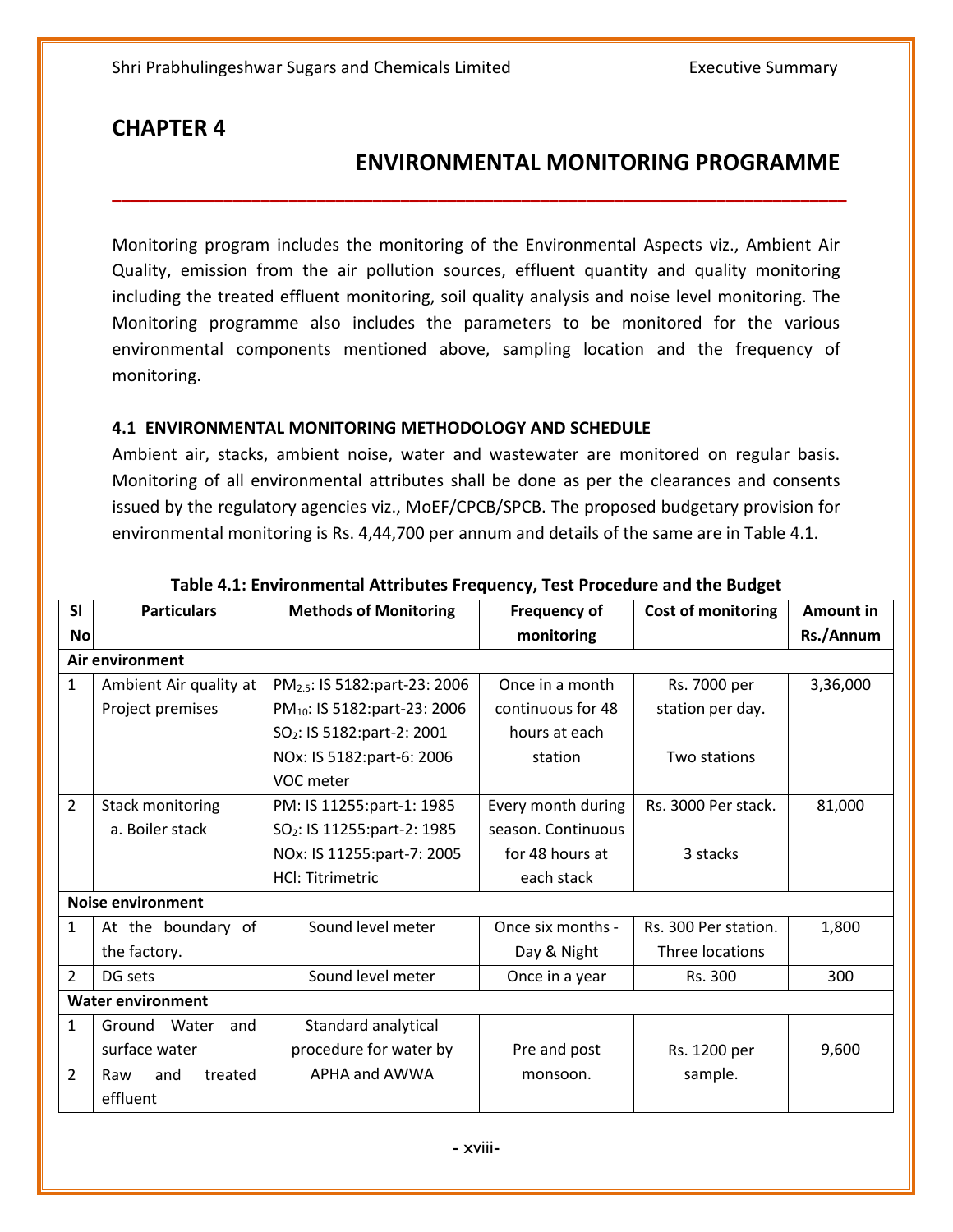| Soil environment                                                                                       |                                   |                                    |                                     |        |  |
|--------------------------------------------------------------------------------------------------------|-----------------------------------|------------------------------------|-------------------------------------|--------|--|
| Within<br>project<br>premises<br>at<br>one<br>around<br>location<br>hazardous<br>waste<br>storage site | Standard analytical<br>procedure. | Once a Year, Post<br>monsoon once. | Rs. 2000 per<br>sample<br>8 samples | 16,000 |  |
| <b>Total budget for monitoring</b><br>4,44,700                                                         |                                   |                                    |                                     |        |  |

#### **4.2 HEALTH OF EMPLOYEES**

Annual health check-up is conducted for all employees. Every worker is made to undergo proper training and proper PPEs are provided. Currently, there is no health impact on the workers working in the plant.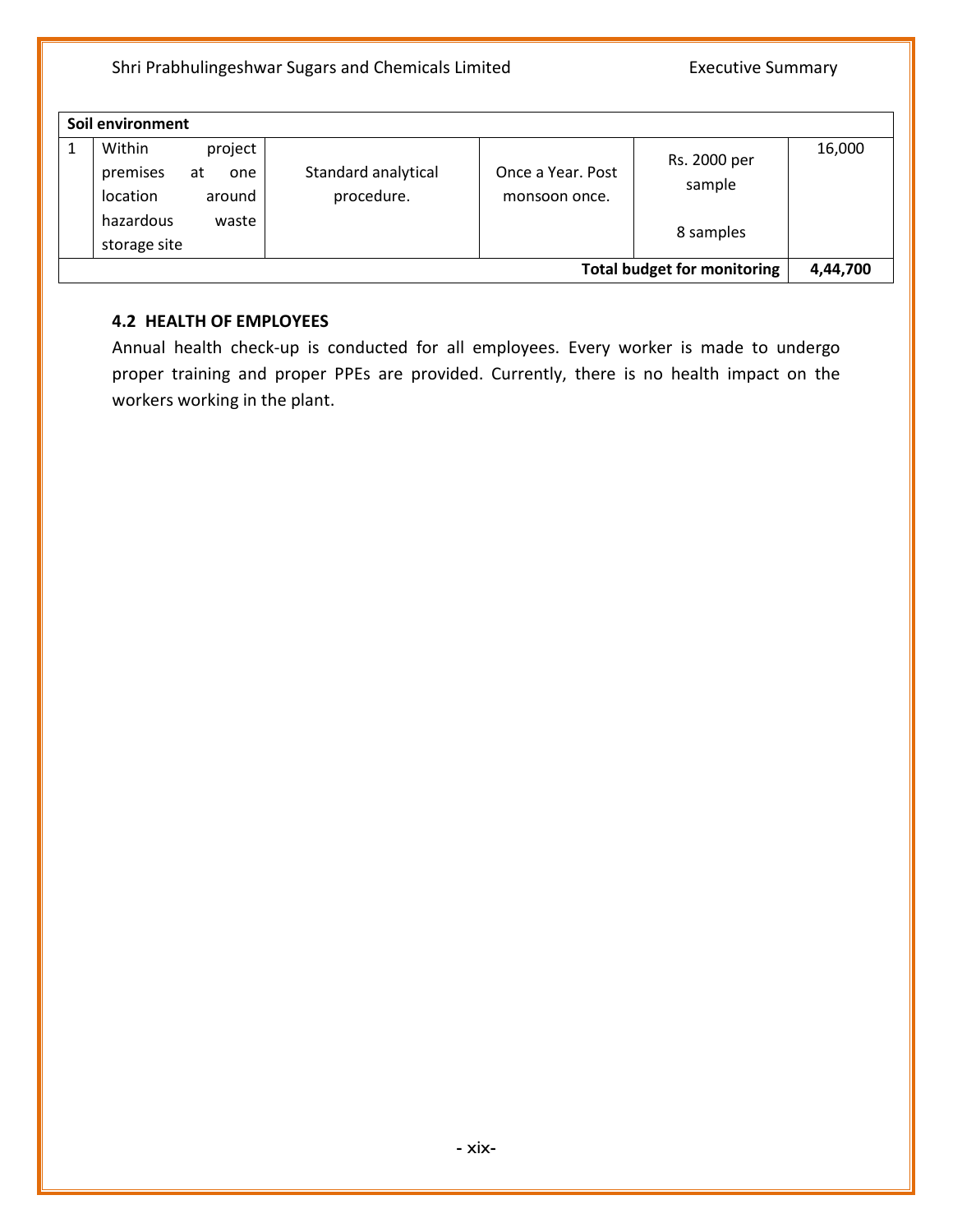### **ADDITIONAL STUDIES**

#### **5.1 PUBLIC HEARING AND CONSULTATION**

Shri Prabhulingeshwar Sugars and Chemicals Ltd., with the help of KSPCB will conduct public consultation and the detailed report of the same will be included in the final EIA report duly incorporating the issues which emerge during the public hearing.

**\_\_\_\_\_\_\_\_\_\_\_\_\_\_\_\_\_\_\_\_\_\_\_\_\_\_\_\_\_\_\_\_\_\_\_\_\_\_\_\_\_\_\_\_\_\_\_\_\_\_\_\_\_\_\_\_\_\_\_\_\_\_\_\_\_\_\_\_\_\_\_\_\_\_\_\_\_\_\_**

#### **5.2 RISK ASSESSMENT AND HAZARD ANALYSIS**

The main objective of risk assessment study is to propose a comprehensive but simple approach to carry out risk analysis and conducting feasibility studies for industries, planning and management of industrial prototype hazard analysis study in Indian context.

Detailed risk assessment study is carried out to evaluate the risks involved in the plant, process and machineries and to identify suitable precautionary measures to be taken for prevention/mitigation of such risks. Details of risk assessment carried out are covered in Chapter 7 of EIA report.

The conclusions drawn from the above study relates to the fact that, industry has certain low level or marginal impacts on the local environmental setting, which has not affected the natural environmental setting of the study area either marginally or otherwise.

Employees are trained in safety aspects and necessary personal protective equipments will be used for worker safety.

#### **5.3 SOCIAL IMPACT ASSESSMENT**

Social Impact Assessment is a link to Socio - Economic Benefit to the people living around the project. The present proposal is expansion of sugar & co-generation unit. Therefore, the proposed project will continue to benefit the agriculturists in terms of marketing their produce (that is sugarcane) to the factory.

Project will create direct employment opportunities to 727 people and indirect employment opportunities to around 2000 to 3000 people in the area.

The existing land is sufficient even for the proposed expansion and therefore no additional land is proposed.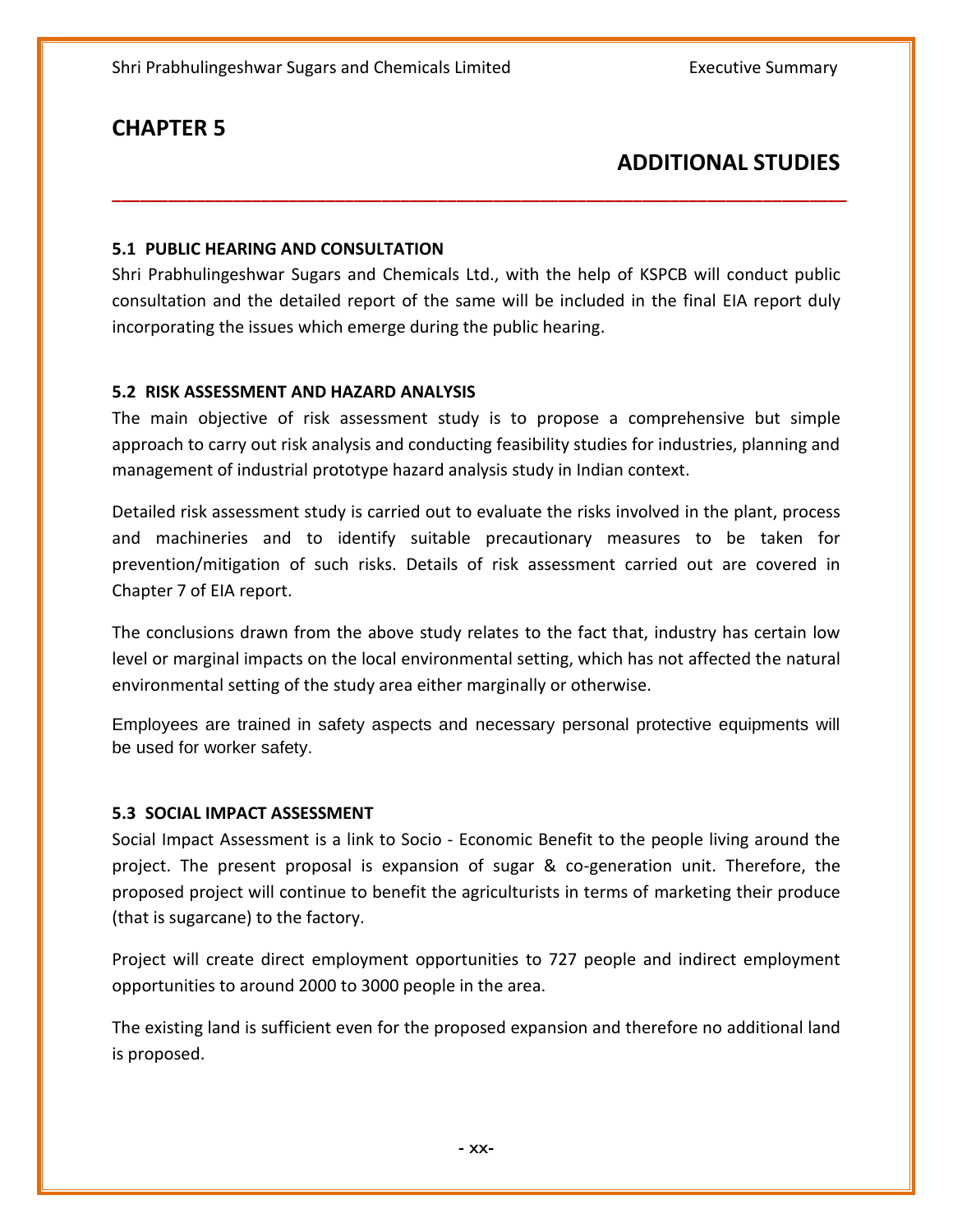### **PROJECT BENEFITS**

Any project coming up in an area will bring in improvements in physical infrastructure, social infrastructure, employments for the skilled and unskilled people besides other tangible benefits.

**\_\_\_\_\_\_\_\_\_\_\_\_\_\_\_\_\_\_\_\_\_\_\_\_\_\_\_\_\_\_\_\_\_\_\_\_\_\_\_\_\_\_\_\_\_\_\_\_\_\_\_\_\_\_\_\_\_\_\_\_\_\_\_\_\_\_\_\_\_\_\_\_\_\_\_\_\_\_\_**

#### **6.1 IMPROVEMENTS IN THE PHYSICAL & SOCIAL INFRASTRUCTURE**

Due to the presence of M/s. Shri Prabhulingeshwara Sugars Ltd., there are improvements in the region that has taken place over the years since the commissioning of the plant. To name a few infrastructural developments are road connectivity between the villages and to the industry, increase in green cover, drinking water facilities along with sanitation etc.

The SPSCL is committed to serve its stakeholders sincerely. Social infrastructure facilities such as schools, hospitals, community halls, markets, colleges, and religious important places are located within 10 km radius from the site. The infrastructural facilities such as roads, electricity, water sources etc., already exist. Due to expansion, there will be no additional demand on the physical and/or social infrastructures.

#### **6.2 TANGIBLE BENEFITS**

Total number of existing employees is 668 and after expansion 59 more will be hired. Basic amenities/facilities such as road, power supply, communication, water supply, medical and health checkup facilities, schools and colleges are available within the vicinity of the industry.

The biggest and the noteworthy measure undertaken by the industry was the setting up of a school. Shri Puspatai Kannada Medium High School, which has over 800 students and 29 teachers. These facilities will also be further strengthened by SPSCL depending on the need and demand.

#### **6.3 INTANGIBLE BENEFITS**

Since the commissioning of the plant, the economic condition of the people in the neighbouring villages has improved and will continue to improve after the proposed expansion. Social development works will be undertaken in the neighbouring villages under CSR program.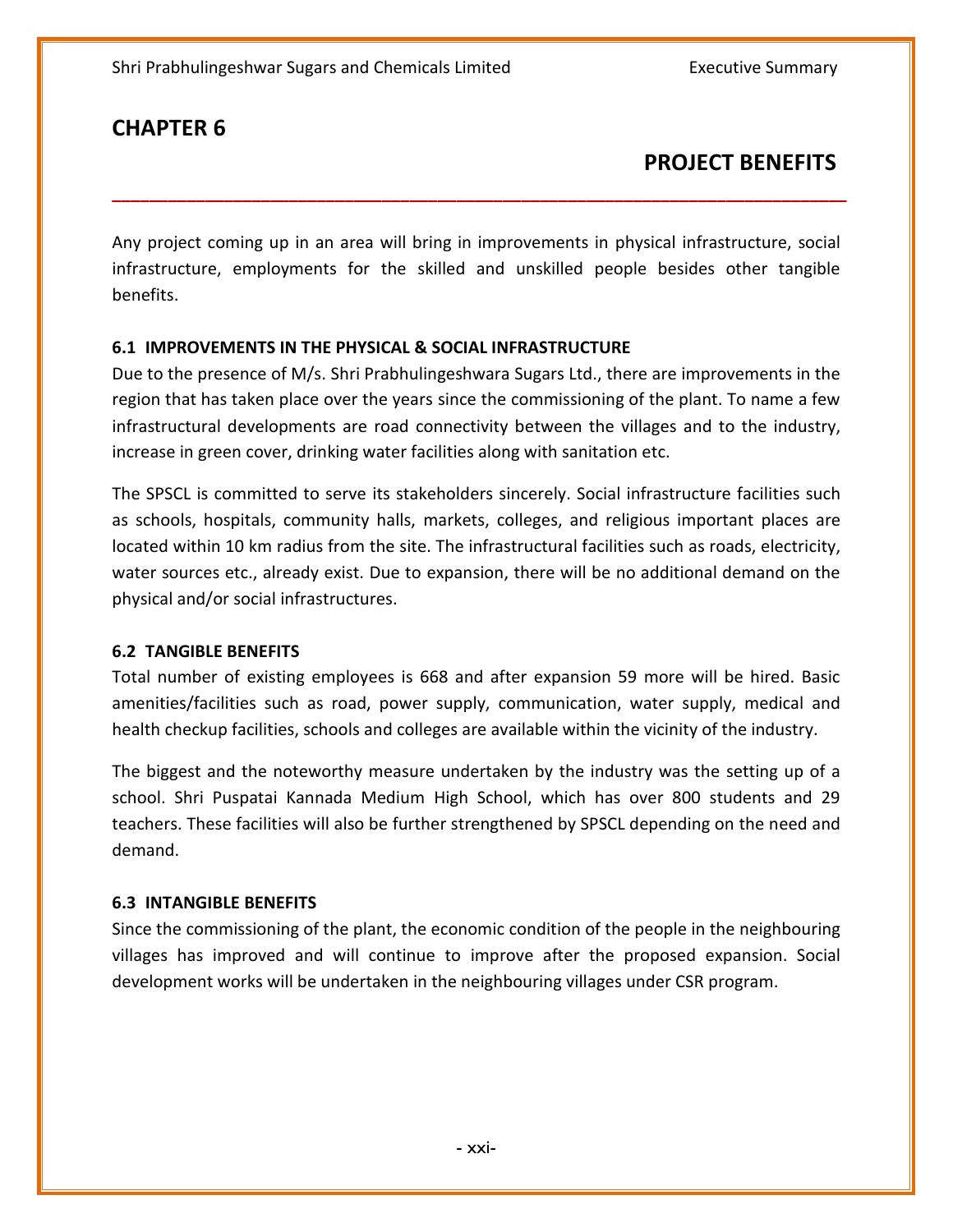#### **6.4 CORPORATE ENVIRONMENT RESPONSIBILITY (CER)**

Proposed CER activities are given in the Table below indicating the budgetary provision and their period of execution. The issues raised during public consultation will be addressed by the project proponent and any additional CER activities as may be required will be proposed along with funds earmarked for such activities and the same will be included in the final EIA Report under Environment Management Plan.

| <b>SI</b>      | <b>Activity</b>                             | <b>Fund allocated in</b> | <b>Period of execution in</b> |
|----------------|---------------------------------------------|--------------------------|-------------------------------|
| <b>No</b>      |                                             | <b>Rupees Lakh</b>       | years from the                |
|                |                                             |                          | commencement of               |
|                |                                             |                          | project                       |
| 1              | Contribution to PMCARE fund                 | 25                       | 2020-2021                     |
| $\overline{2}$ | Contribution to Karnataka CMCARE fund       | 25                       | 2020-21                       |
| 3              | Avenue plantation in community areas        | 02                       | 2020-2022                     |
| 4              | Education and skill development programs    | 06                       | 2020-2022                     |
| 5              | Infrastructure development programs<br>in   | 20                       | 2020-2020                     |
|                | nearby schools                              |                          |                               |
| 6              | Public welfare (Swachh Bharat Abhiyan)      | 06                       | 2020-2022                     |
| 7              | Participation and support to KSPCB for      | 04                       | 2020-2022                     |
|                | conducting Parisaramitra /green nurturing   |                          |                               |
|                | programme in schools.                       |                          |                               |
| 8              | Providing drinking water facility to nearby | 07                       | 2020-2021                     |
|                | villages                                    |                          |                               |
|                | Total                                       | 95                       |                               |

|  | Table 6.1: Budgetary provision for the proposed CER activities |
|--|----------------------------------------------------------------|
|--|----------------------------------------------------------------|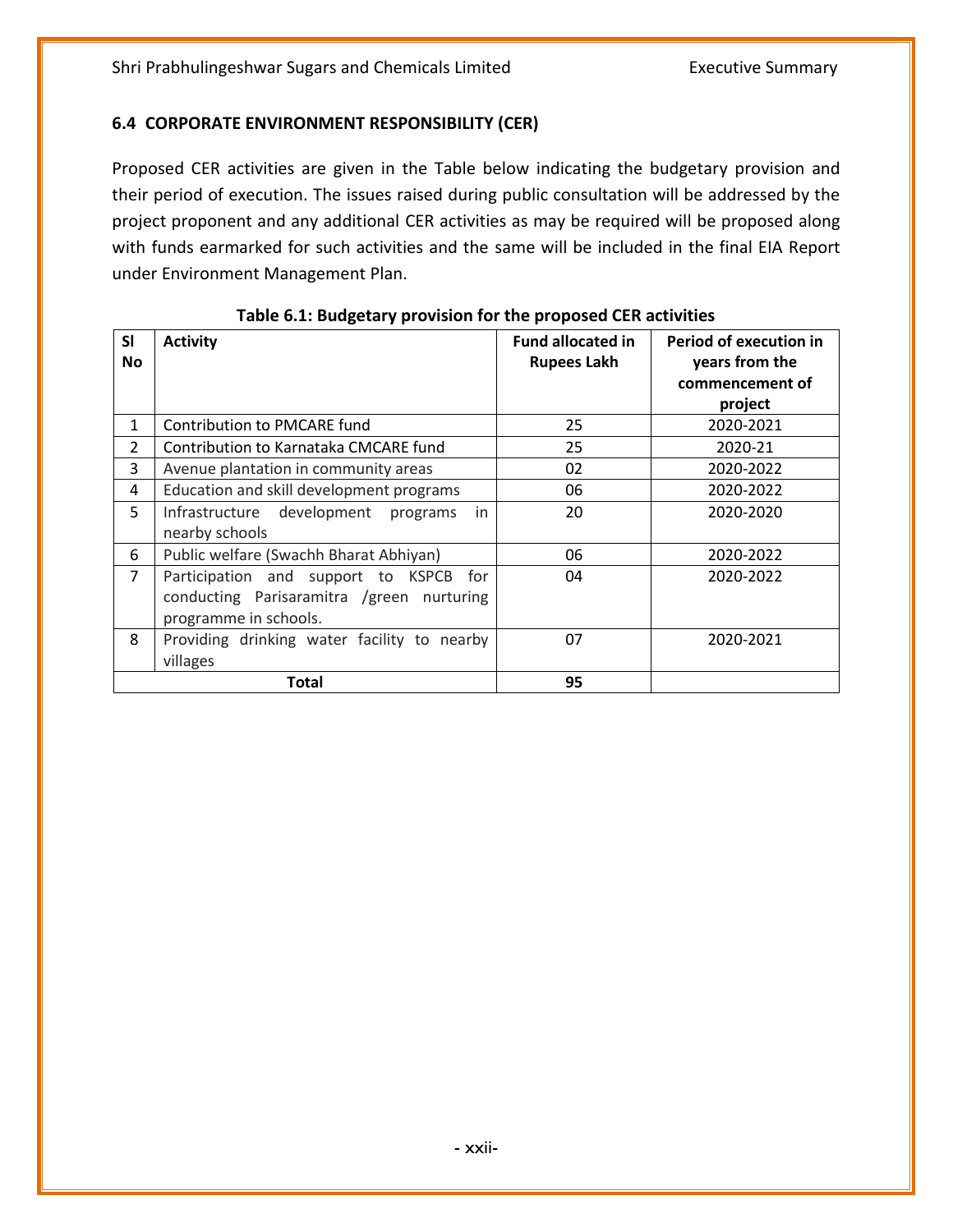### **ENVIRONMENT MANAGEMENT PLAN**

The Environment Management Plan (EMP) is required to ensure sustainable development in the area of the proposed project. EMP aims at not only the regulatory requirements to meet the norms prescribed in the Environment Protection Act and Rules but also to ensure the conservation measures with respect to use of natural resources.

**\_\_\_\_\_\_\_\_\_\_\_\_\_\_\_\_\_\_\_\_\_\_\_\_\_\_\_\_\_\_\_\_\_\_\_\_\_\_\_\_\_\_\_\_\_\_\_\_\_\_\_\_\_\_\_\_\_\_\_\_\_\_\_\_\_\_\_\_\_\_\_\_\_\_\_\_\_\_\_**

#### **7.1 ENVIRONMENTAL MANAGEMENT CELL**

For effective implementation of the system an Environmental Management Cell (EMC) is established for implementation and monitoring of EMP. It consists of Head of the Unit, Technical Head, Production Head, EMC Head under which Chemists, ETP Operators & Environmental Engineers report to him with clearly defined responsibilities and authorities for effective implementation of EMP.

#### **7.2 GREENBELT MANAGEMENT PLAN**

The area covered by green belt is 30 acres accounting for 33 % of the total land area. The existing green belt to be enriched with native species. These plants also support the faunal diversity in the premises as food source to them. Keeping in view of the soil and water quality available in and around the industry and the topography of land, tree species are selected and planted for development of greenbelt.

#### **7.3 RAINWATER HARVESTING SYSTEM**

In the project it is intended to harvest and recharge the storm water. The harvested rainwater will be used for greenery development /gardening/dust suppression/ washing / cleaning purposes. Along with this, to increase the groundwater potential of the region, recharge structures will also be implemented. Rainwater harvesting plan is implemented to conserve the water resources and to improve underground potential of the region.

The rainwater harvesting potential of the plant is 2000 m<sup>3</sup>/day. The rainwater is collected in an existing pond of total holding capacity of 2500  $m<sup>3</sup>$ . it is proposed for an additional pond of capacity 2500 m<sup>3</sup>. The industry has provided recharging pits along the storm water drains.

#### **7.4 BUDGETARY PROVISION FOR ENVIRONMENTAL MANAGEMENT PLAN**

Budget for EMP (CAPEX & OPEX) are is given in Table 7.1.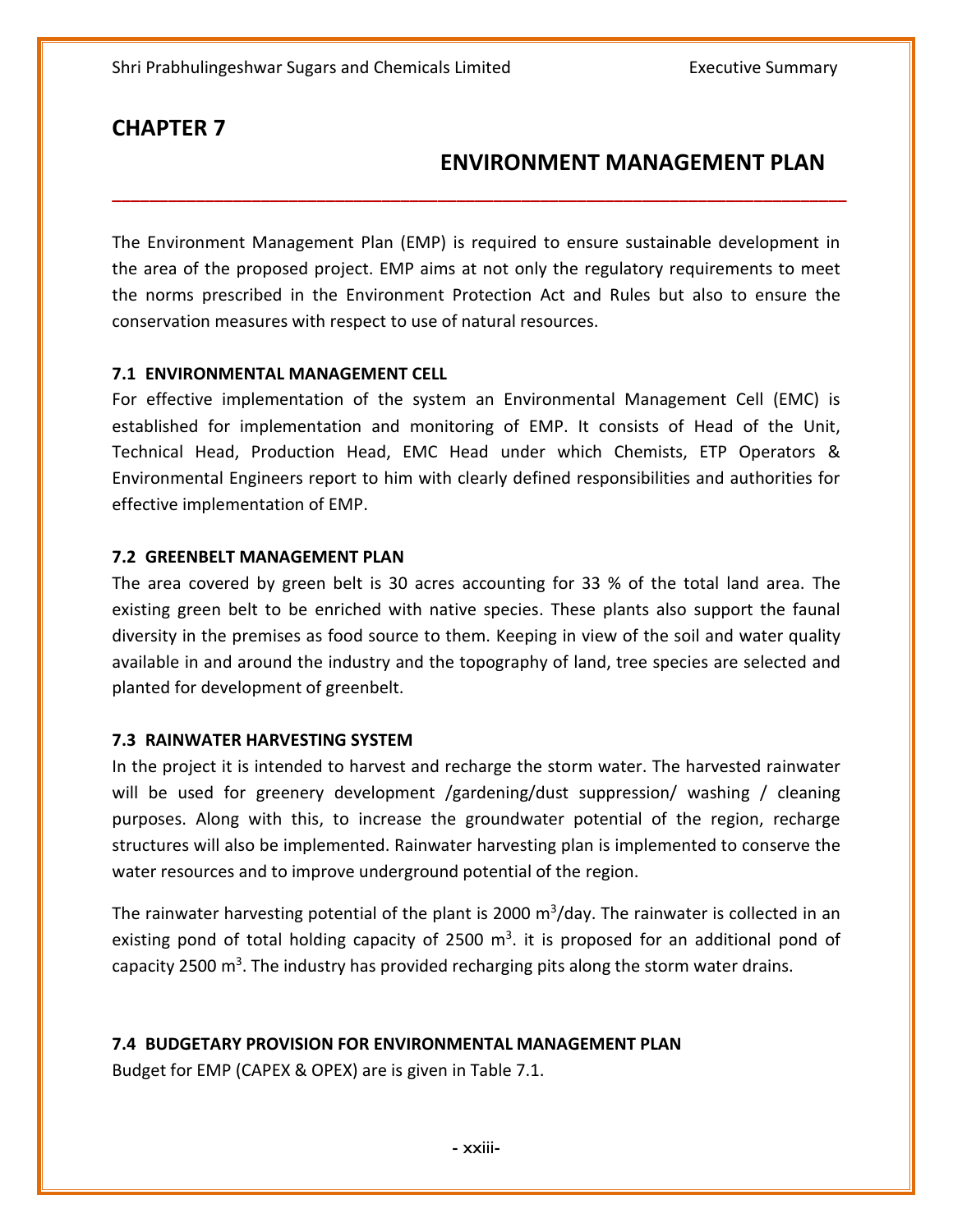| SI.            | <b>Application</b>                                 | <b>Budget towards EMP, Rupees in Lakhs</b> |                        |  |
|----------------|----------------------------------------------------|--------------------------------------------|------------------------|--|
| No.            |                                                    | <b>Existing</b>                            | <b>After expansion</b> |  |
|                |                                                    | (2015 to 2019)                             | (Proposed)             |  |
| $\mathbf{A}$   | <b>Capital Investment</b>                          |                                            |                        |  |
| $\mathbf{1}$   | Air pollution control facilities<br>(ESP,          |                                            |                        |  |
|                | Chimney, ESP and ash handling, online              | 109.49                                     |                        |  |
|                | monitoring system)                                 |                                            |                        |  |
| $\overline{2}$ | facilities<br>Wastewater treatment<br>with         |                                            |                        |  |
|                | online monitoring system viz., effluent            | 179.78                                     | 270.14                 |  |
|                | flow meter and IP camera                           |                                            |                        |  |
| 3              | Green belt (@Rs. 100 per sapling)                  | 13.18                                      | 5                      |  |
| 4              | Laboratory and monitoring facilities               | 1                                          |                        |  |
| 5              | Online monitors                                    | 14                                         |                        |  |
|                | Sub total                                          | 317.45                                     | 275.14                 |  |
|                |                                                    |                                            |                        |  |
| B              | <b>Recurring Cost of Operation and Maintenance</b> |                                            |                        |  |
| $\mathbf{1}$   | Environmental attributes Monitoring cost           | 4.45                                       |                        |  |
| $\overline{2}$ | Online monitoring cost                             | 697.86                                     | 4.10                   |  |
| 3              | Environmental training and safety                  | 1.88                                       | 0.75                   |  |
| 4              | Greenbelt Maintenance & Landscaping                | 0.5                                        | 0.1                    |  |
| 5              | Occupational Health and Safety (includes           |                                            |                        |  |
|                | health surveillance and procurement of             | 85                                         | 17                     |  |
|                | PPE <sub>s</sub> )                                 |                                            |                        |  |
|                | Sub total                                          | 785.24                                     | 26.4                   |  |

**Table 7.1: Budgetary provision for EMP**